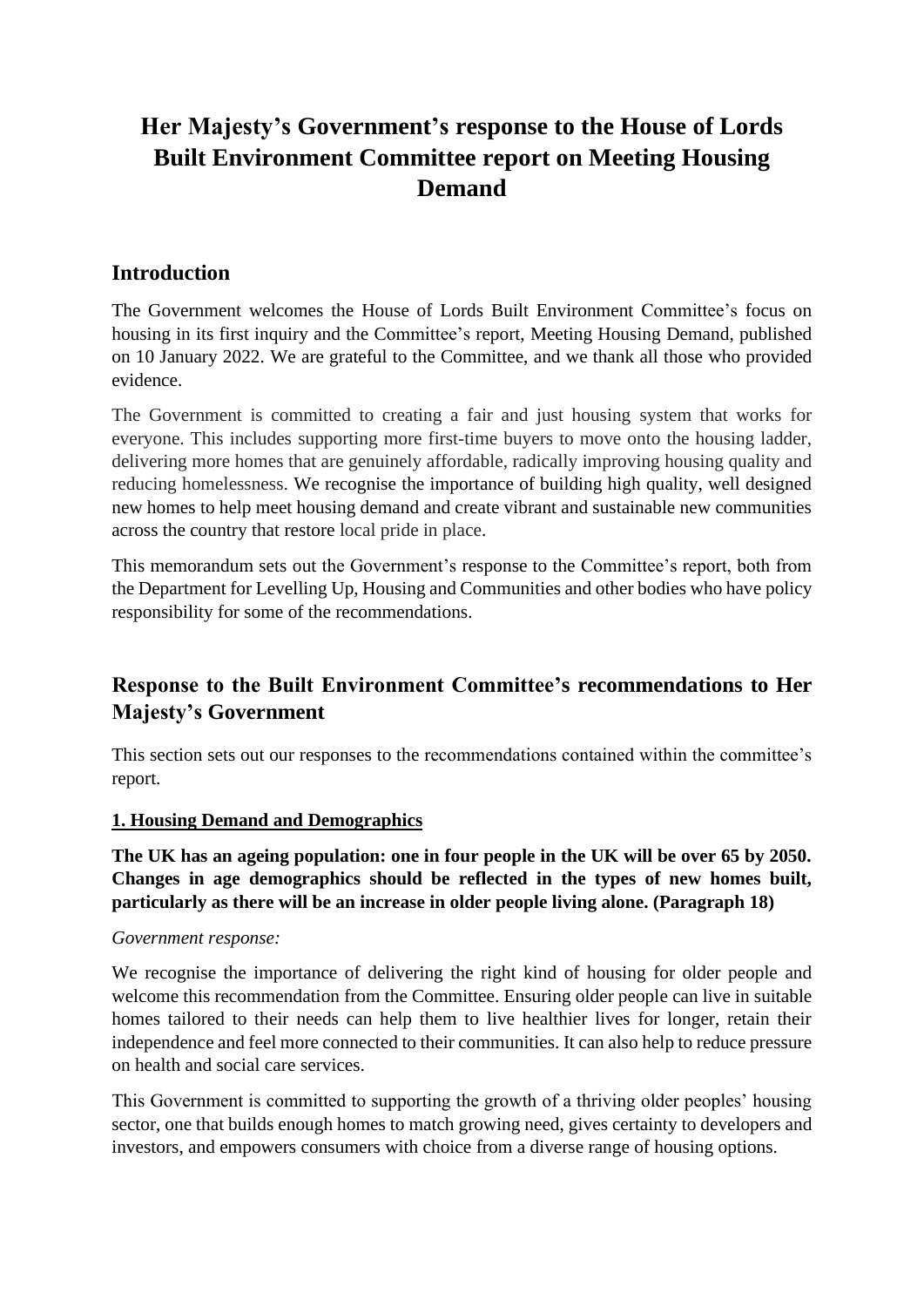The National Planning Policy Framework sets out that local planning authorities should assess the need for older people's housing and reflect this in their local planning policies. The health and lifestyles of older people differs greatly, as do their housing needs, which can range from accessible and adaptable general needs housing to specialist housing with high levels of care and support. To enable older people to live more safely and independently, local planning authorities should be considering the variety of needs in both their plan-making and decisiontaking.

However, we realise that more needs to be done to meet the housing needs of our ageing population. That is why we are launching a new taskforce on the issue of older people's housing this year, which will look at ways we can provide better choice, quality and security of housing for older people across the country. This includes looking at how to address regional disparities in supply of appropriate and specialised housing for older people. The taskforce will be chaired by the Minister for Housing and will include a range of representatives from across the sector, as well as DHSC's Minister for Care, to help us find solutions and examine where central and local government can best intervene, considering a range of possible levers.

**Data from the 2021 census will provide a much-needed update to current assessments of demographic shifts, which affect how housing need is calculated. The Government should publish these data as soon as possible. This will shed some light on other demographic shifts, such as changes to rates of household formation and patterns of migration, which are particularly uncertain in the light of the COVID-19 pandemic and Brexit. (Paragraph 19)**

## *Government response:*

Census 2021 exceeded all expectations, with 97 per cent of households across England and Wales responding. The Office for National Statistics (ONS) is on track to release the first results for Census 2021 data on the population of England and Wales in late Spring 2022, with specific topic summaries following throughout the summer and culminating in all main Census 2021 outputs published by March 2023, faster than any previous Census. The proposed outputs and analysis release plans are detailed at the PNS Census  $2021$  release plans page<sup>1</sup>.

Census 2021 will shed light on the many changes to how we live, work and study, since the last Census in 2011, not least as a result of the COVID-19 pandemic. The full value of the census will be realised when the ONS use its results alongside other data sources, and it will continue to integrate additional sources with census data to measure other aspects of demographic and societal change that impact housing demand over the coming years.

Looking to the future, the ONS understands that users need the statistical system to provide more frequent, responsive population and migration estimates that measure how our society is changing, as it happens. It is transforming the way population and migration statistics are

<sup>1</sup> <https://www.ons.gov.uk/census/censustransformationprogramme/census2021outputs/releaseplans>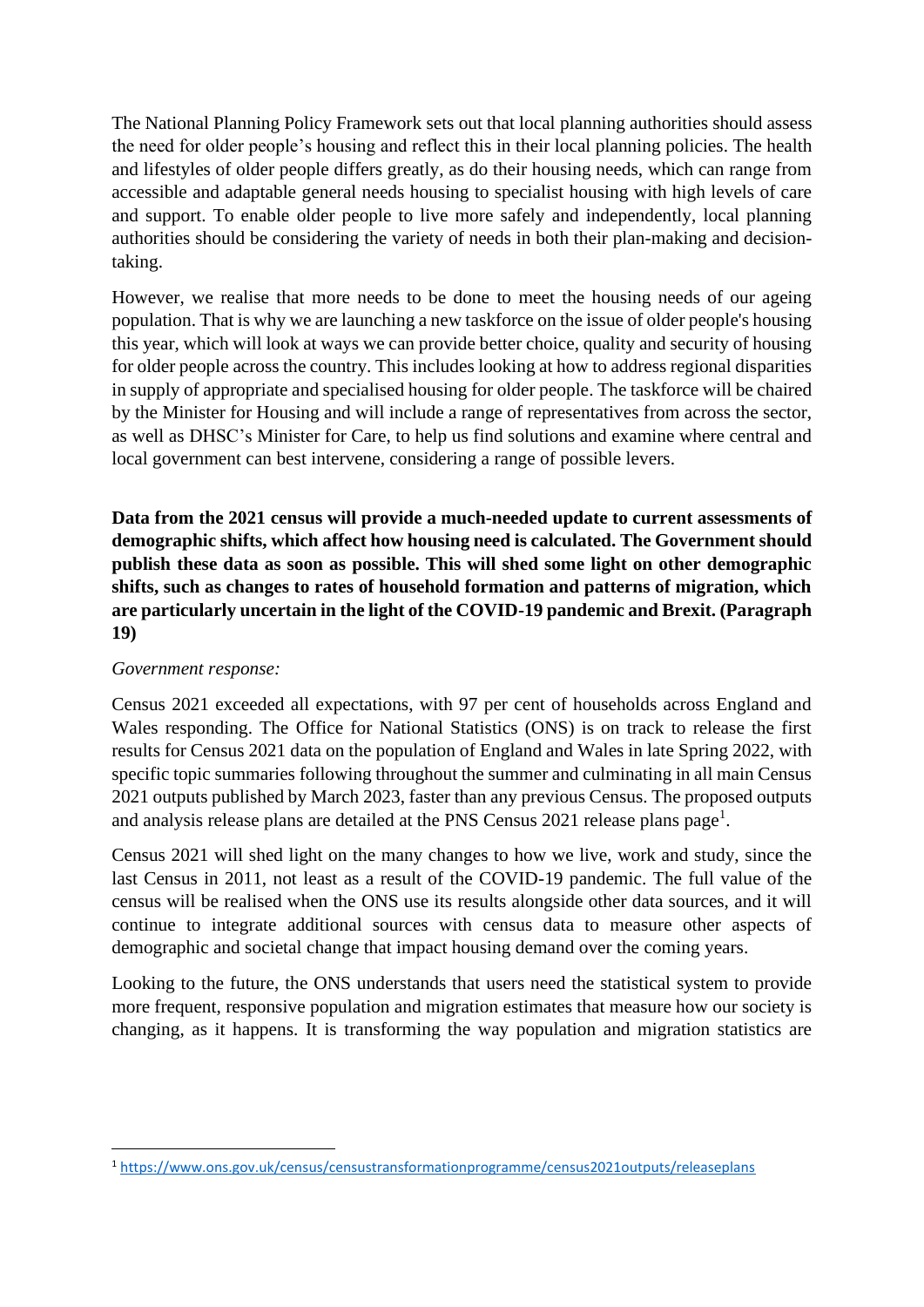produced (as set out in a recent update on the ONS website<sup>2</sup>), making best use of all available data to ensure that decisions are informed by the most relevant and timely data.

**We welcome the Government's target to deliver 300,000 homes per year and one million homes by 2025 to address the long-term undersupply of new housing. However, even with increased development through SMEs, 'build to rent', self-commissioned homes and local authorities, building will likely still fall short of the target. Without reducing the barriers to meeting housing demand—including skills shortages, lack of available land, resources for local planning authorities, the reduced role of SME housebuilders, inadequate support for social housing provision, and the barriers and delays in the planning system it will not be possible to get close to this target. (Paragraph 35)**

#### *Government response:*

We agree with the Committee that there remain some specific barriers to increasing housing supply. To alleviate these, we are continuing to drive up the supply of good quality new homes that people need and want, including by diversifying the market and supporting SMEs through the Government's Levelling Up Home Building Fund; building more genuinely affordable housing; supporting the growth of modern methods of construction, creating new employment opportunities across the country and helping to improve sector productivity; and increasing land supply by investing in infrastructure. Alleviating these barriers will help to create a house building market that genuinely works for consumers.

We have announced £10 billion investment in housing since the start of this Parliament, with our housing supply interventions due to ultimately unlock over 1 million new homes. This includes an additional £1.8 billion investment announced at Spending Review 2021, consisting of £300m locally led grant funding that will be distributed to MCAs and Local Authorities to help deliver their housing priorities and £1.5 billion to regenerate underused land and deliver transport links and community facilities. The £1.5 billion Levelling Up Home Building Fund. which provides finance for small and medium-sized housebuilders and innovators such as those using modern methods of construction (MMC), while supporting Levelling Up priorities, with the vast majority of delivery outside of London and the South East. The Fund will support the delivery of 42,000 new homes across the country, along with the capability to form joint ventures to support town centre renewal, complementing other Levelling Up objectives. This will build on the success of the Home Building Fund, which was launched in 2016.

We are also investing £11.5 billion in the new Affordable Homes Programme which will build up to 180,000 affordable homes, should economic conditions allow.

## **2. Housing types and tenures**

**The Government's home ownership schemes come with an opportunity cost and evidence suggests that, particularly in areas where help is most needed, these schemes inflate prices by more than their subsidy value. In the long term, funding for home ownership schemes** 

<sup>2</sup>[https://www.ons.gov.uk/peoplepopulationandcommunity/populationandmigration/internationalmigration/ar](https://www.ons.gov.uk/peoplepopulationandcommunity/populationandmigration/internationalmigration/articles/transformationofthepopulationandmigrationstatisticssystemoverview/2021-11-15) [ticles/transformationofthepopulationandmigrationstatisticssystemoverview/2021-11-15](https://www.ons.gov.uk/peoplepopulationandcommunity/populationandmigration/internationalmigration/articles/transformationofthepopulationandmigrationstatisticssystemoverview/2021-11-15)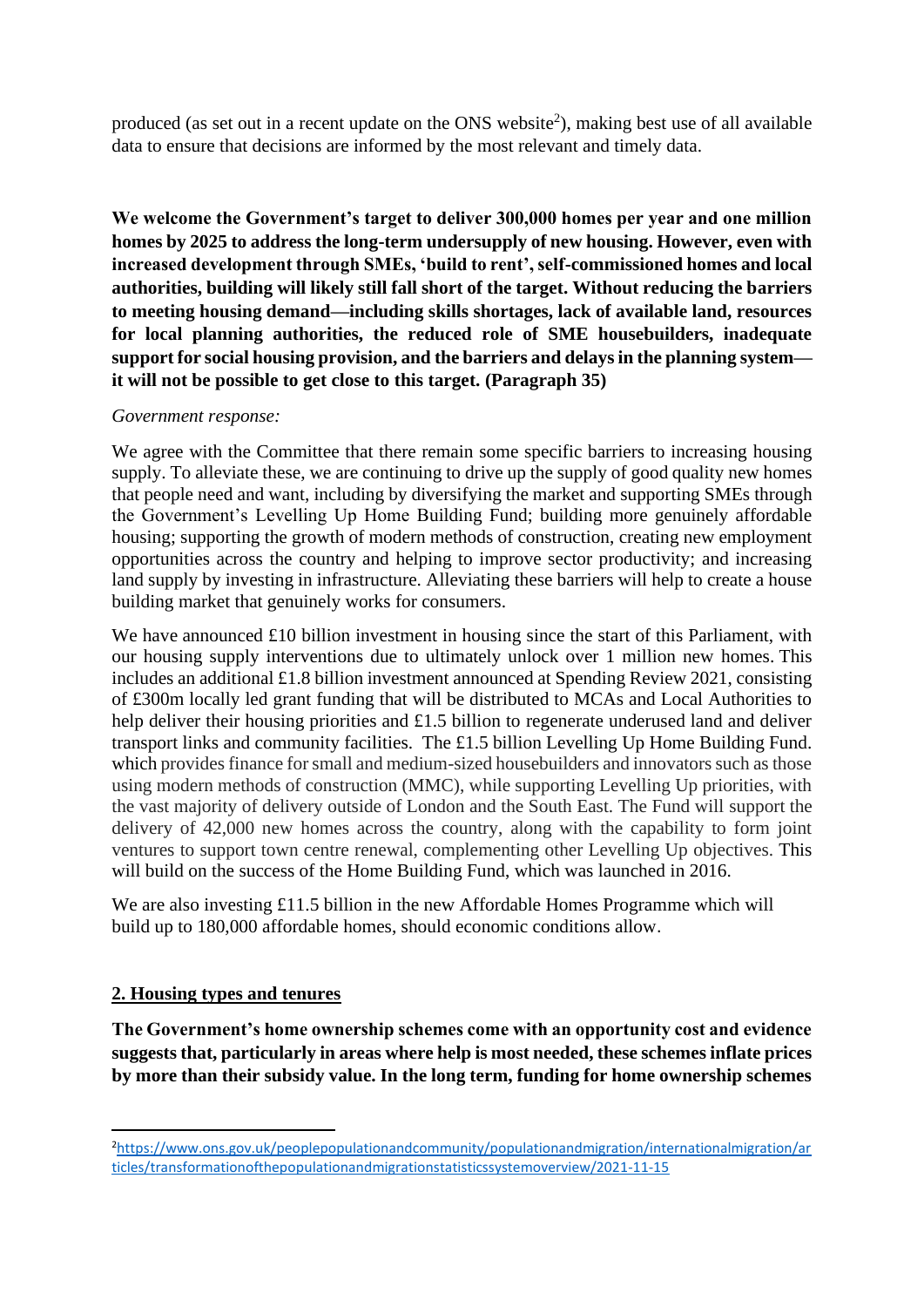# **do not provide good value for money, which would be better spent on increasing housing supply. (Paragraph 50)**

#### *Government response:*

Home ownership provides people with a tangible stake in society, a place to forge community bonds and a stable place to raise a family. This Government is committed to helping to make the dream of homeownership a reality and is operating a range of relevant schemes. Since 2010, over 765,000 households have been helped to purchase a home through Government backed schemes including Help to Buy, Right to Buy and Shared Ownership.

Government agrees that it is important to understand any potential inflationary impacts derived from home ownership schemes. In the case of Help to Buy the report references the work of Professor Hilber which found evidence of Help to Buy inflating house prices in an area in the fringe of London but no evidence of inflation in a separate area around the Welsh border. However, there have also been two independent evaluations<sup>3</sup> of the Help to Buy scheme which could not find any evidence of a general inflationary impact on the market. Further, the NAO progress review<sup>4</sup> also found less than a 1% price difference between Help to Buy and comparable non-scheme newbuilds. There is not sufficient evidence to support a conclusion that the scheme inflates house prices by more than their subsidy.

The Government disagrees with the report's assessment that homeownership schemes do not provide good value for money. The Help to Buy scheme was launched with the dual objectives of supporting people into homeownership and increasing housing supply, and it is objectively delivering good value for money on both counts. Since its launch in 2013, the scheme has supported 346,000 households to buy a new build home. It has also had a positive impact by boosting housing supply: our latest independent evaluation concluded that 37% of all homes sold using the Help to Buy scheme, or 14.5% of all new build homes delivered, between 2015 and 2017 would not have been built without the scheme. Further, we expect to recoup all the money invested in Help to Buy: Equity Loan over the lifetime of the scheme. Over 117,200 new Shared Ownership homes have been delivered since 2010.

**Those living in the private rented sector are more likely to live in poor quality, overcrowded conditions than owner–occupiers, and often have limited forms of redress. Many tenants who would previously have been in social housing are now living in expensive private rented accommodation, with their rents subsidised by housing benefit, which is costing the Government around £23.4 billion per year. A transition to spending more on the social housing stock would address this problem over time and help meet the most critical needs. (Paragraph 61)**

*Government response:* 

<sup>3</sup> <https://www.gov.uk/government/publications/evaluation-of-the-help-to-buy-equity-loan-scheme>

<sup>4</sup> <https://www.nao.org.uk/report/help-to-buy-equity-loan-scheme-progress-review/>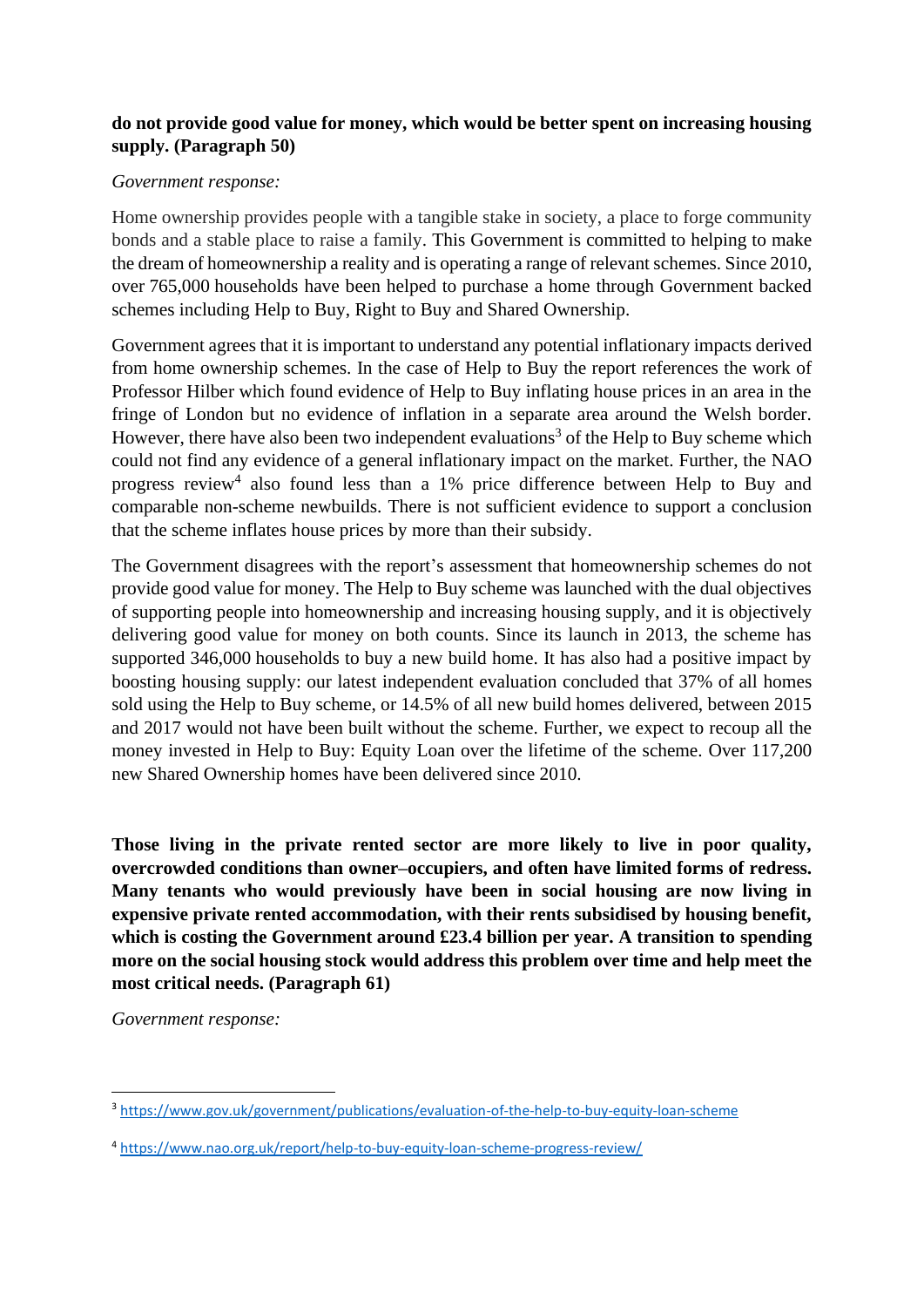Having a decent home is fundamental to our well-being and housing quality must be addressed in order to create thriving neighbourhoods and communities. We are committed to improving standards in the Private Rented Sector (PRS). The Levelling Up White Paper has announced proposals for new minimum standards for privately rented homes, and the government's ambition is for the number of non-decent rented homes to have fallen by 50% by 2030, with the biggest improvements in the lowest performing areas. We will be bringing forward a White Paper in the Spring to set out a strategic vision for the PRS. This will include proposals for ending so-called "no-fault" Section 21 evictions, so that tenants have the confidence to raise issues without fear of retaliatory eviction and giving all tenants a strong right to redress, Since 1 October 2014 it has been a legal requirement for letting and managing agents in England to belong to one of the two Government approved redress schemes. Tenants and landlords can complain to one of the redress schemes if an agent fails to respond to a complaint in an adequate manner. However, currently half of all private landlords do not use an agent to manage their property and therefore their tenants do not have access to redress where they have a legitimate complaint about their home. This means private tenants who rent directly from a landlord have little course for redress other than through the courts, unlike private tenants who rent through an agent and all social housing tenants who have access to redress schemes. That is why the Government is committed to bringing forward changes to the planning system to drive improvements in standards in rented accommodation, including by ensuring all tenants have a right to redress.

Local authorities have a wide range of powers to require landlords to remedy serious hazards, including overcrowding, in privately rented homes. These include civil penalties and banning orders for the worst offending private landlords. Furthermore, as part of the Levelling Up White Paper, the Government has committed to building more genuinely affordable social housing. The provision of affordable housing is a key element of the Government's plan to end the housing crisis, tackle homelessness and provide aspiring homeowners with a step onto the housing ladder. Our new £11.5 billion Affordable Homes Programme will provide up to 180,000 new homes across the country, should economic conditions allow. This new Affordable Homes Programme will deliver more than double the number of social rent homes compared to its predecessor Programme, with around 32,000 social rent homes due to be delivered.

Since 2010, we have delivered over 574,100 new affordable homes, including over 403,400 affordable homes for rent, of which over 154,600 homes for social rent.

# **We welcome the expansion of 'build to rent' where it contributes towards a net addition to housing supply. This emerging area of development will need to be kept under review. (Paragraph 62)**

#### *Government response:*

The Government is supportive of the Build to Rent (BtR) sector, which has to-date delivered over 210,000 new homes either built or in progress across the UK. BtR boosts housing supply, diversifies the private rental sector and increases quality and choice for renters in cities and towns across England. We have supported the sector through our Build to Rent Fund, which has provided over £630 million of development finance for the supply of new homes built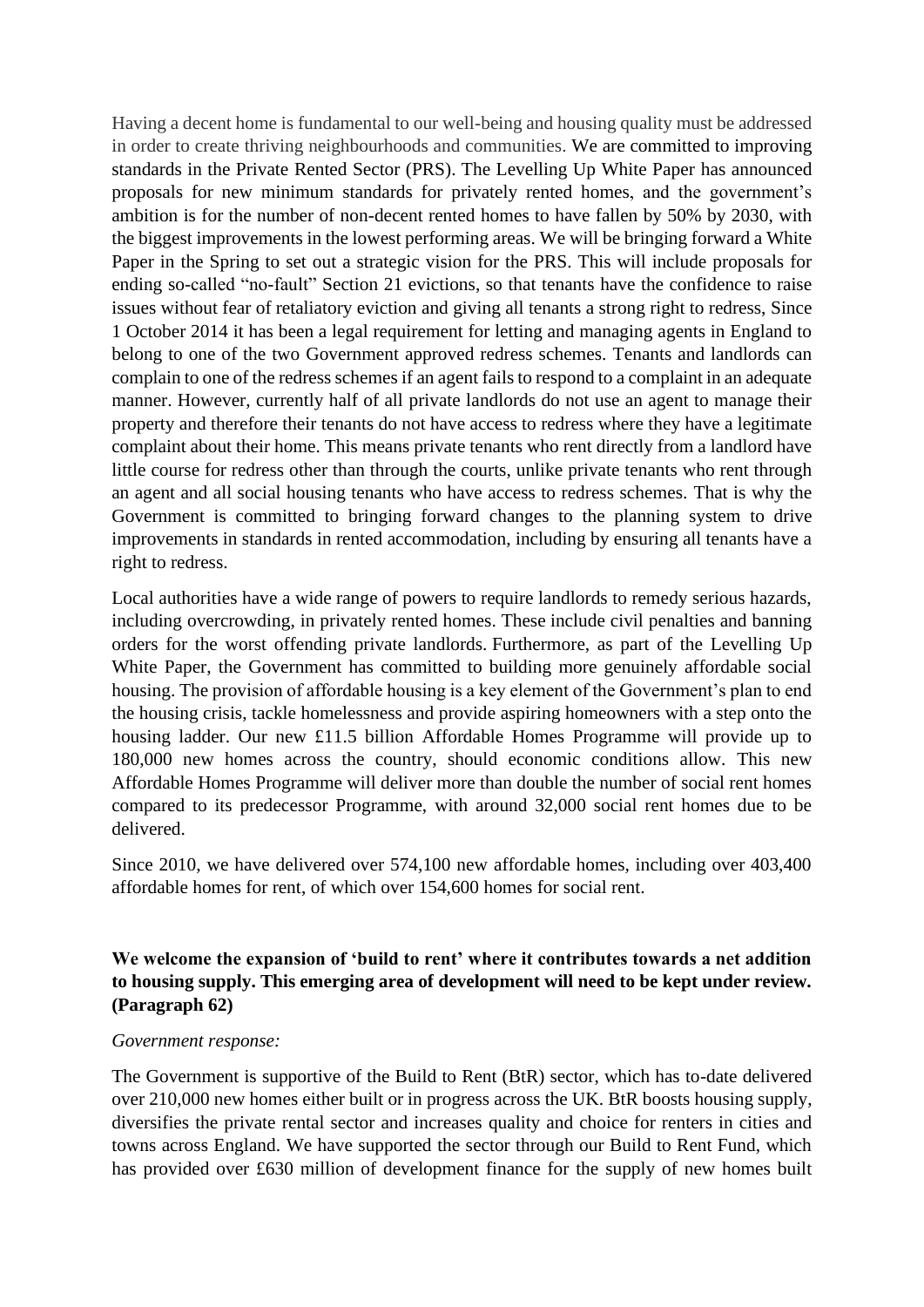specifically for private rent, and through the £3.5bn Private Rented Sector Guarantee Scheme. We will continue to engage with industry on this important area of the housebuilding sector.

**There is a serious shortage of social housing, which is reflected in long waiting lists for social homes and a large number of families housed in temporary accommodation. The Government should set out what proportion of funding for the Affordable Homes Programme it believes should be spent on homes for social or affordable rent. (Paragraph 76)**

### *Government response:*

We share the Committee's concerns about long waiting lists for social homes and the number of families housed in temporary accommodation. Since 2010, we have delivered over 574,100 new affordable homes, including over 403,400 affordable homes for rent, of which over 154,600 homes for social rent. Government is committed to reducing the need for temporary accommodation by preventing homelessness before it occurs. We are investing £2 billion in tackling homelessness and rough sleeping over the next 3 years.

Whilst we do not intend to set out a proportion of the funding which should be used for social housing, around half of the affordable homes built through our £11.5 billion Affordable Homes Programme 2021-26 will be for social and affordable rent to help those in greatest need, homeless, or in temporary accommodation. The Programme will deliver more than double the level of social rent than the previous Programme, with around 32,000 social rent homes due to be delivered.

**Right to Buy has left some councils unable to replace their social housing stock. Right to Buy must be reformed to help councils replenish their social housing stock: councils should keep more of the receipts from Right to Buy sales, have a longer period to spend the receipts, and there should be tighter restrictions on the conditions under which social homes can be bought. (Paragraph 77)**

#### *Government response:*

The Government believes the housing market should work for everyone—those who rent their homes and those who wish to buy them.

As set out in the 2019 Conservative manifesto, this Government maintains its commitment to the Right to Buy. Right to Buy gives people from a broad sector of the community the opportunity to own their home, encouraging stronger links and a wider interest in their local communities. We believe that anybody who works hard and aspires to own their own home should have the opportunity to realise their dream.

Building more social and affordable homes is an absolute priority for this Government. In March 2021, we announced a package of flexibilities to help local authorities to build more replacement homes using Right to Buy receipts. The package included increasing the period allowed for spending receipts from 3 years to 5 years; increasing the proportion of a replacement property that can be funded using receipts to 40%; and allowing replacements to be delivered as Shared Ownership or First Homes, as well as affordable and social rent. This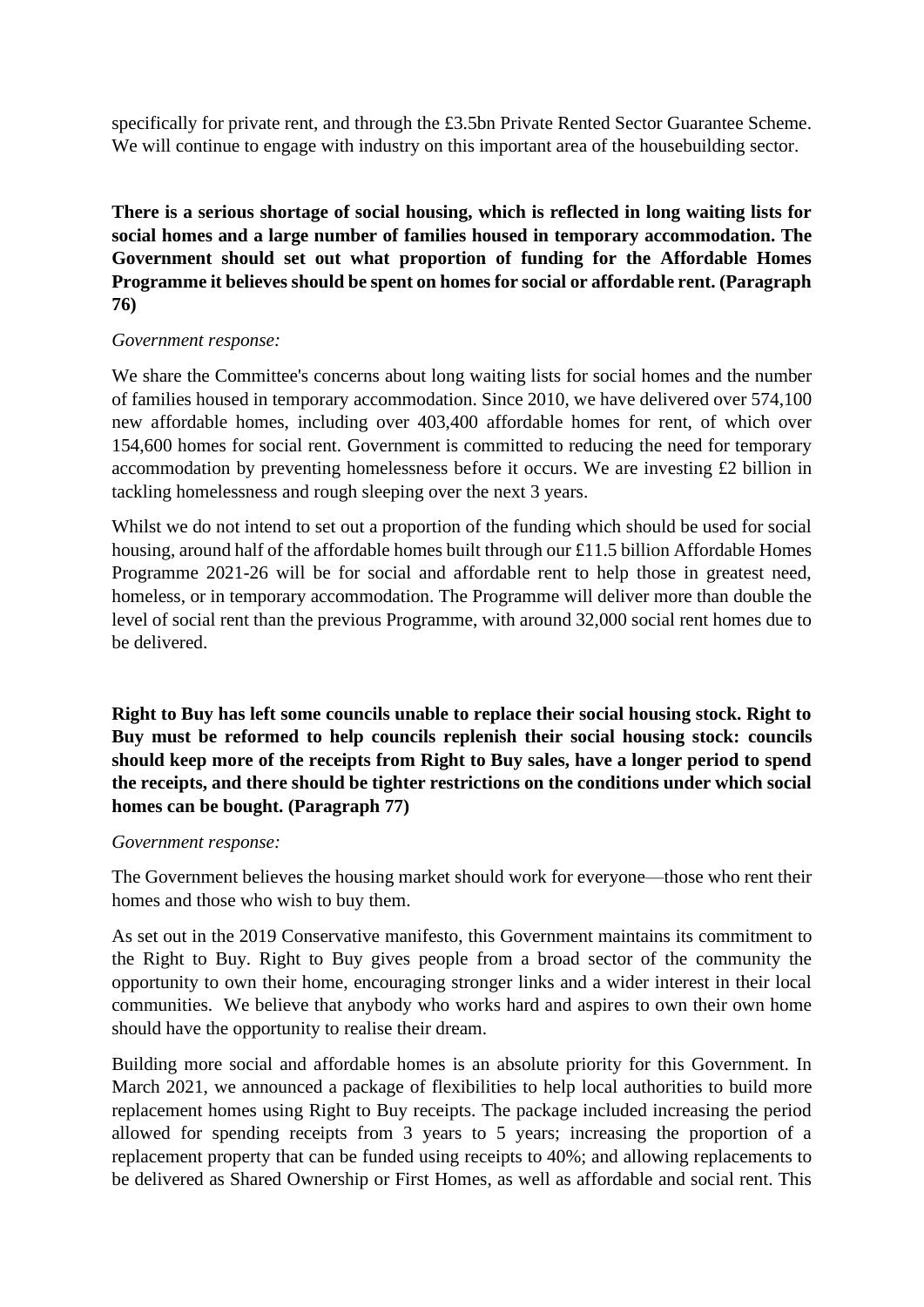set of changes, combined with the abolition of the borrowing cap in 2018, gives councils substantially increased flexibilities to build more homes.

For properties that have been bought through the Right to Buy in an Area of Natural Beauty, a National Park, or a designated rural area, Section 157 of the Housing Act 1985 allows for restrictive covenants to be attached to the properties. This is enacted at the point when the tenant exercises their Right to Buy.

In these areas, properties bought through the Right to Buy can only be subsequently sold to local people, or back to the local authority, unless the local authority agrees otherwise.

**There will need to be a mix of more suitable, accessible 'mainstream' housing and specialist housing for the elderly if the housing market is to be sustainable in the coming years as the population ages. Older people's housing choices are constrained by the options available. (Paragraph 90)**

**Little progress has been made on housing for the elderly. As demand changes as the population ages, a more focussed approach is needed. The Government must take a coordinated approach to the issue of later living housing, between departments and through the National Planning Policy Framework. (Paragraph 91)**

#### *Government response:*

We are committed to further improving the diversity of housing options available to older people. Boosting a range of specialist housing across the country will be key to achieving this. The Department for Levelling Up, Housing and Communities is already working closely with the Department of Health and Social Care to provide capital funding to incentivise their supply, including through the £11.5bn Affordable Homes Programme (2021-26) (England), which includes delivery of new supported housing for older, disabled and other vulnerable people. But we know we need to go further. That is why we are launching a new taskforce on the issue of older people's housing, to work with the sector and our colleagues in the Department of Health and Social Care to explore how we can support the growth of a thriving older people's housing sector.

Ensuring our planning system supports the growth of specialist housing supply for older people will be crucial to this work. The National Planning Policy Framework sets out that local planning authorities should assess the need for older people's housing and reflect this in their local planning policies. The planning system must continue to provide for a diverse range of housing needs, including older peoples housing, and we are currently considering how to ensure this happens through the upcoming changes to the planning system.

Regarding accessibility standards in building regulations, the Government consulted (from 8 Sept to 1 Dec 2020) on options to improve the accessibility of new homes, recognising the importance of suitable homes for older (and disabled) people. The consultation proposed two options: whether to wait to see the full impact of recent planning policy changes on the use of the optional technical standards; or whether and how changes could be made by either mandating a higher standard or reconsidering the way existing optional standards are used, including set proportions for wheelchair user homes. We are currently considering responses and will publish a response and set out next steps in due course.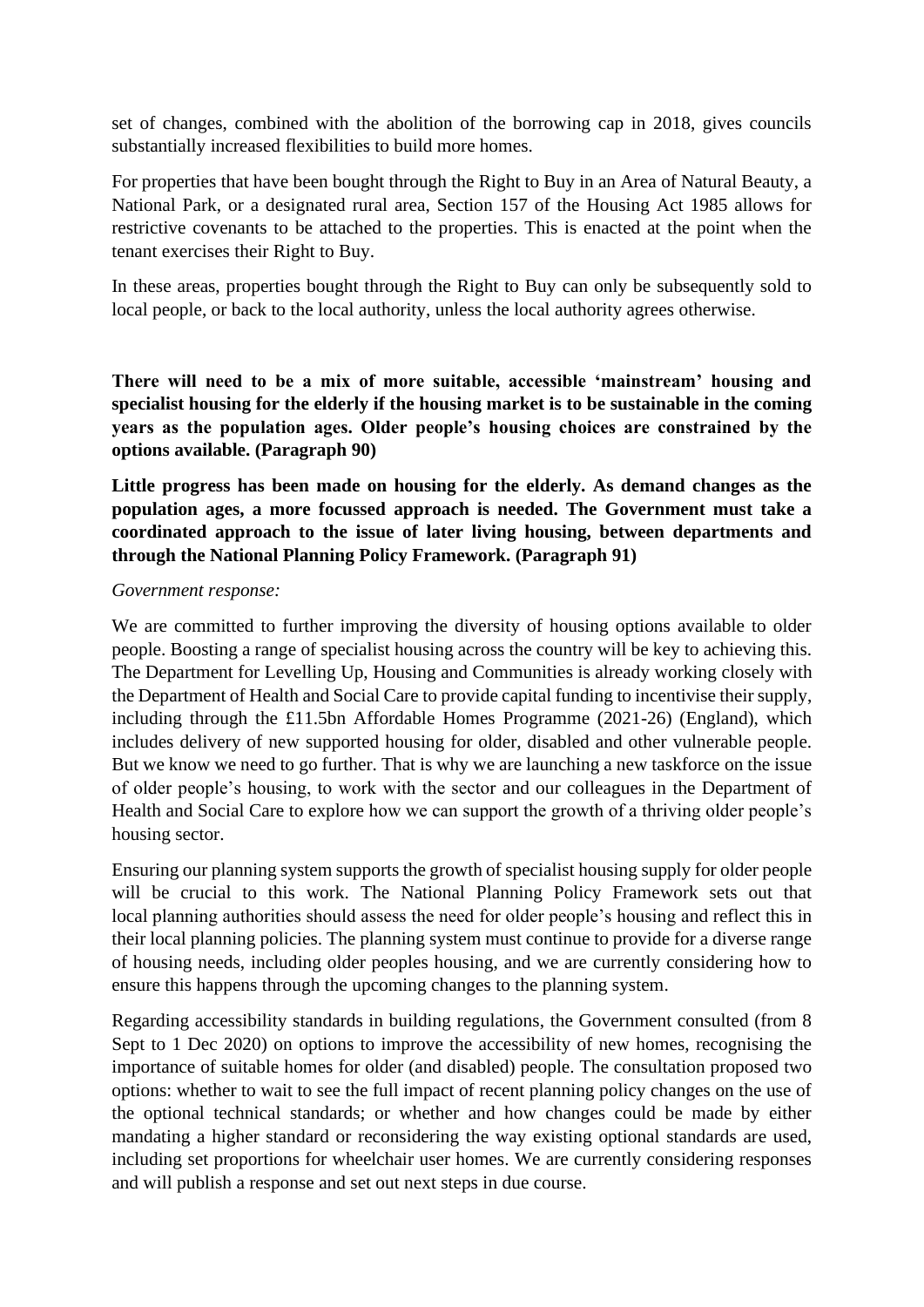The consultation is part of a full review of Part M of the Building Regulations, relating to access to, and use of, buildings. It includes a research programme on the prevalence and demographics of impairment in England and ergonomic requirements and experiences of disabled people. It will also review the use of accessible and adaptable housing standards. Evidence gathered will help government consider what changes can be made, including reviewing and potentially tightening the regulatory framework to deliver accessible new homes and updates to statutory guidance. We have also given councils guidance on options they should consider, such as housing with improved accessibility, to enable older and disabled people to live more safely and independently.

#### **3. SMEs**

**The role of SMEs in the housebuilding industry has seen a sharp decline: in 1988, SME housebuilders built 39% of new homes, by 2020 this had dropped to 10%. The Government should encourage SME housebuilders in order to diversify the market and maintain competition. (Paragraph 103)**

**Access to finance is one of the key barriers for SME housebuilders. The Government should work with lenders to encourage them to provide more support to SME housebuilders on commercial terms. (Paragraph 112)**

#### *Government response:*

The Government wants to increase competition in the housebuilding market, supporting SME housebuilders to deliver the choice of housing consumers need and want in this country. We agree with the Committee's report that SMEs have a vital role in making the housing market more diverse, competitive and resilient, and we are committed to ensuring the right support is in place. SMEs have a vital role in training and retaining their workforce, including delivering apprenticeships.

As stated in the Committee's report (p. 43), Government is aware that historically the three main barriers SMEs identify as facing are planning, land and finance. We have put in place a package of measures, including financial initiatives to help SMEs grow and develop, such as the Home Building Fund and the ENABLE Build Guarantee scheme. The Home Building Fund will see up to £3 billion of funding or short-term development loans provided to SMEs, custom builders and developers using modern methods of construction. It has supported many new sector entrants, with two thirds of the SMEs who have utilised funding existing for less than three years. We have committed 91% of the initial £2.5 billion development finance allocated to the Home Building Fund, and 94% of contracted transactions are with SMEs, two-thirds of which had existed for less than three years when accessing the fund. Home Building Fund development finance is now expected to support close to 70,000 homes once fully committed.

Funding has contributed to interventions like the Housing Accelerator Fund, a lending alliance between Homes England and United Trust Bank which provides SMEs with development finance at up to 70% Loan to Gross Development Value, and the Housing Delivery Fund, set up with Barclays, which provides £1 billion of loan finance to help support small and medium sized developers, speeding up the delivery of thousands of new homes across England.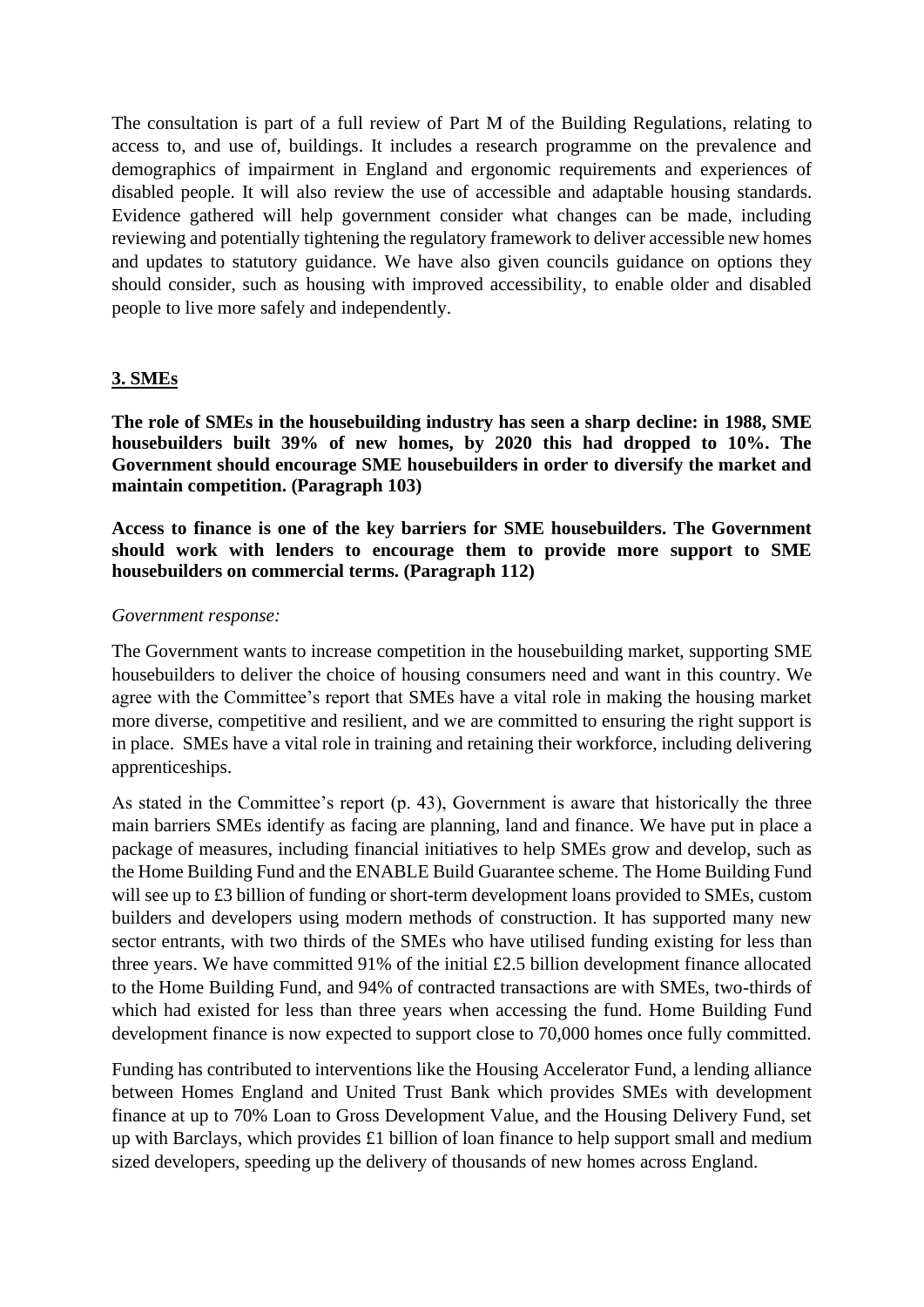To build on the success of the Home Building Fund, we have now launched a £1.5 billion Levelling Up Home Building Fund. This will provide loans to small and medium sized builders and developers to deliver 42,000 homes, with the vast majority going outside London and the South East.

We welcome the Committee's suggestions on planning and land. The Government is considering how to best take forward proposals around changes to the planning system, including how they align with and support our wider mission to level-up the country and regenerate left-behind places. Within this, we are exploring further options to support prompt and faster build-out of sites as part of our proposed changes. These changes will support diversification by providing small builders with more speed and certainty in the planning process.

**Local authorities should support SME housebuilders to navigate the planning process. One focus of the Government's planning reforms should be to reduce planning risk by making decisions more predictable and reducing delays, which will benefit SMEs. The Government should work with local planning authorities to create a fast-track planning process for SMEs. (Paragraph 104)**

#### *Government response:*

The Government recognises that the planning system has a critical role to play in supporting SME builders. For the small-scale housing development in which SME builders specialise, LPAs have 8 weeks to make a decision on planning applications. As part of any changes to the planning system, we want to make the planning process more certain, streamlined, proportionate, and digitally enabled, which should further support SMEs as they engage with the system.

We have also introduced a range of permitted development rights which will help SMEs, by providing a light-touch route to securing permission. This includes permitted development rights: allowing for the change of use from buildings in the new Commercial, Business and Service use class to residential use; to allow 2 additional storeys to be added to existing buildings such as houses, flats and commercial buildings, to create new homes; and a right to allow the demolition and rebuild as residential of vacant and redundant free-standing commercial, light industrial, and residential blocks of flats. We continue to keep permitted development rights under review.

**Wider adoption of the 'master developer' model, where larger sites are built out by a number of different housebuilders, would help SME housebuilders bid for more secure developments. The Government should require local planning authorities and Homes England to increase the percentage of homes on larger sites each year which are built by SME housebuilders. (Paragraph 108)**

#### *Government response:*

We welcome the Committee's suggestion on supporting SMEs through wider adoption of the master developer model. The Levelling Up White Paper announced that Homes England would play a wider role in supporting Mayors and local government to drive their ambitions for new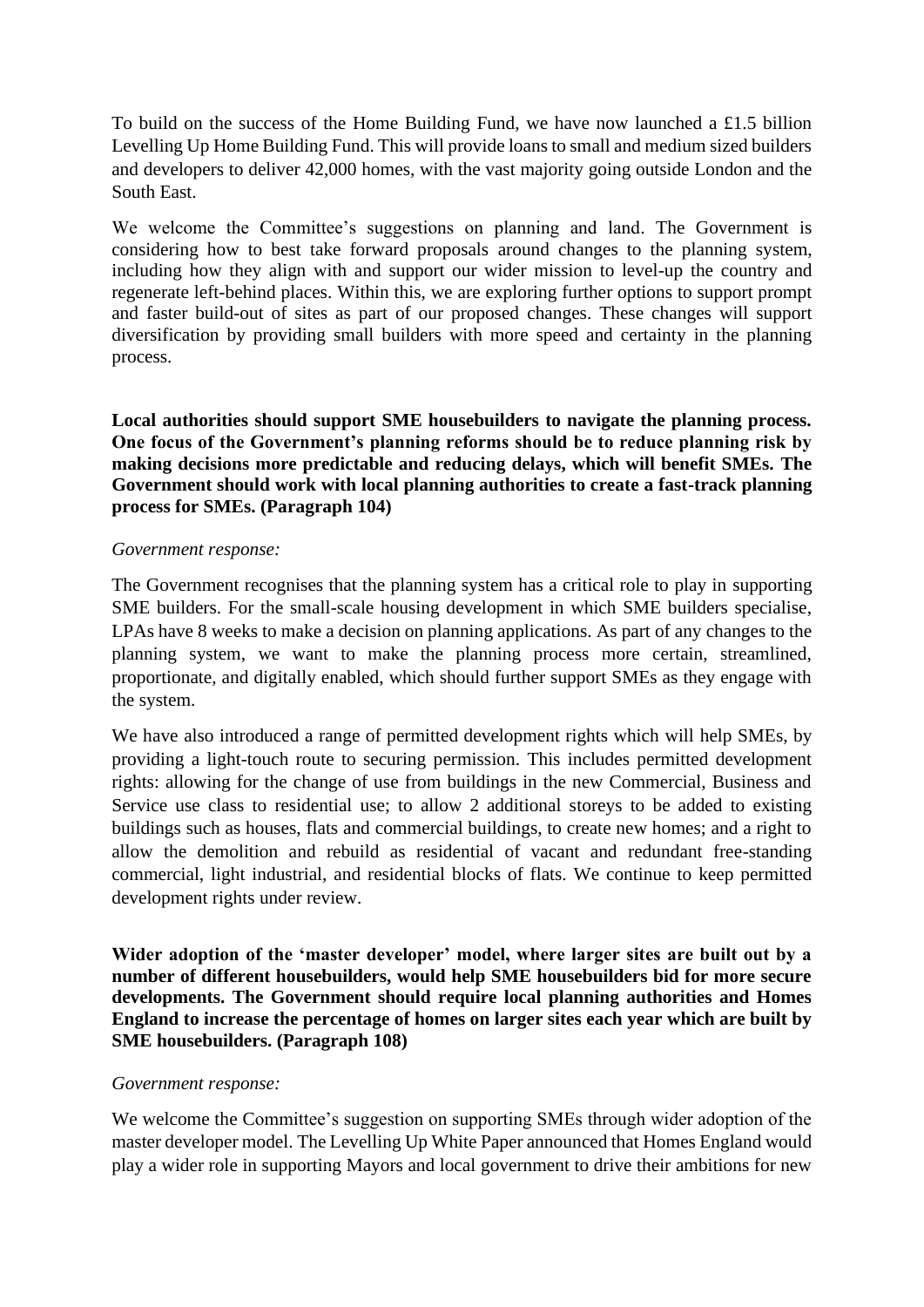affordable housing and regeneration in their area. Homes England will use its resources, expertise, experience and buying power in dealing with developers to enable local leaders to leverage all the funding available in a particular place. Through the Dynamic Purchasing System, Homes England disposes of varying parcels of land which are available to SMEs. Specifically, the eligibility requirements are proportionate to the size of the organisation to maximise access. On larger sites, Homes England takes a master developer role. We are exploring further options to support prompt and faster build-out of sites as part of our proposed changes to the planning system. These changes will support diversification by providing small builders with more speed and certainty in the planning process.

### **4. Planning**

**Uncertainty about the future planning system and delays to planning reforms have had a 'chilling effect' on housebuilding and created uncertainty for planners and housebuilders. The Government needs to set out its strategy for the planning system. (Paragraph 118)**

#### *Government response:*

We need a modernised planning system – one which embraces digital technology, benefits communities and creates places in which people can take real pride. Following the creation of a new department with new priorities, it has been critical to review the future changes to the planning system and how they align with and support the department's wider mission to levelup the country and regenerate left-behind places. The Levelling Up White Paper has outlined the links between planning and levelling up and will be followed by an announcement on next steps for forthcoming legislation.

The changes to the planning system will help to deliver better outcomes by fostering beautiful places that people can be proud of, improving democracy and engagement in planning decisions, supporting environmental protection – as well as supporting the delivery of homes and infrastructure that local people need.

We continue to work with Local Planning Authorities to ensure that plans are delivered on time and remain up to date. We are also pleased that housebuilding has remained steady since we announced our changes to the planning system, with most housebuilding now back up and running after Covid-19 impacts. A good 'leading indicator' for the supply of new housing is the number of EPC certificates lodged on new dwellings. Our analysis shows that in the year to the end of December 2021, there were 96% as many EPC certificates lodged on new dwellings as there were during the year to end December 2019. There is a similar pattern with planning permissions, which would likely be affected by any uncertainty around changes to the planning system earlier than net additions. In the year to September 2021, 319,000 homes were granted planning permission in England, which was 97% the number granted permission in the year to September 2019.

**Local plans are currently too complex and detailed, which results in delays. Alongside introducing time limits on plan-making processes, the Government should produce standardised definitions and simplified guidance for local planning authorities. Simplification will also aid community engagement with local plans. (Paragraph 127)**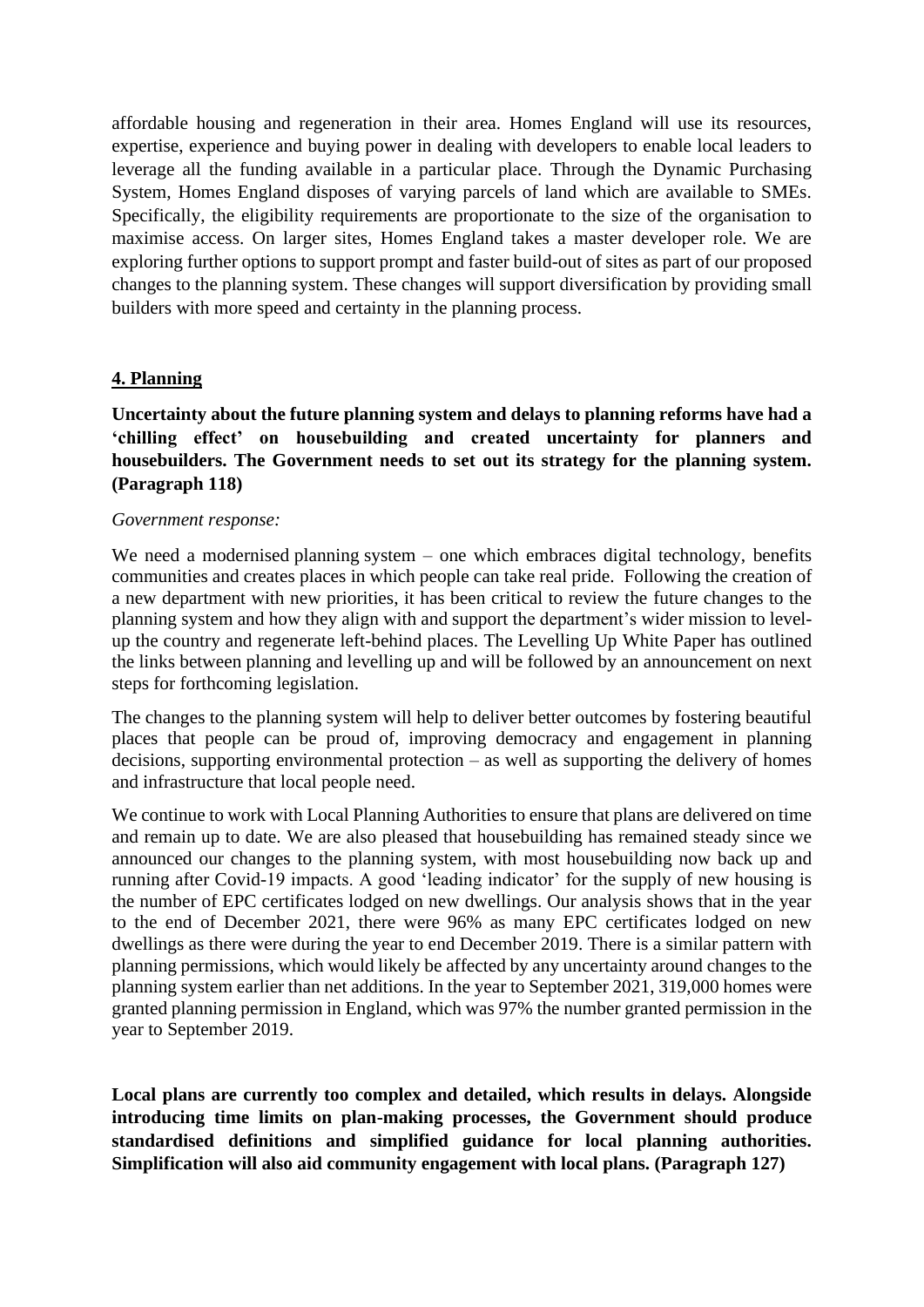#### *Government response:*

The Government is committed to making changes to the planning system so it can achieve its potential and deliver better outcomes for communities, as well as the wider economy.

Local Plans are a cornerstone of our planning system, but we acknowledge that all too often they take too long to produce, are lengthy and difficult to understand, and duplicate national policy too frequently. This does not provide the certainty needed by either communities or developers.

We agree that simplifying the content of local plans and standardising the process for producing them is important, to make plans easier to find, understand and engage with, and ultimately provide more certainty to communities and other key stakeholders. We are carefully considering how to do this as part of the upcoming changes to the planning system, including how best to support local planning authorities, and an announcement on our proposed way forward will be made in due course.

**Whatever the nature of planning reforms, the Government's proposals should ensure there is community engagement with the planning system. Engagement is necessary to ensure communities are on-board with changes in their local area and to prevent backlash. Digitalisation will help with transparency and engagement, but paper notices should also continue to ensure the system is inclusive. We also heard evidence that Neighbourhood Plans enable deliberation at the hyper-local level and have helped identify where more homes can be built. (Paragraph 136)**

#### *Government response:*

We understand that local communities must be at the heart of the planning process. It is a key aspect of local democracy, and this is very much in our minds as we consider the best way forward for the new system. The changes will seek to deliver a system that delivers better outcomes for communities, so that planning is seen as a positive and makes places liveable, sustainable, and beautiful. Changes to the planning system will enable communities to influence what gets built where, and how it looks, ensuring they benefit from new development.

We will ensure that communities are effectively engaged throughout the planning process with traditional forms of engagement supported by digitisation, helping to bring the current system into the 21st century. We also agree with the committee on the success and importance of Neighbourhood Planning, which is a vital tool for communities to have a meaningful say on planning in their local areas. Neighbourhood Planning will be retained in the new system, building on the record of more than 2,800 community groups who have begun the Neighbourhood Planning process since 2012.

**Section 106 Agreements and the Community Infrastructure Levy help deliver necessary infrastructure and social housing; however, the current system adds complexity and uncertainty. More should be done to increase the predictability and transparency of these obligations. (Paragraph 149)**

*Government response:*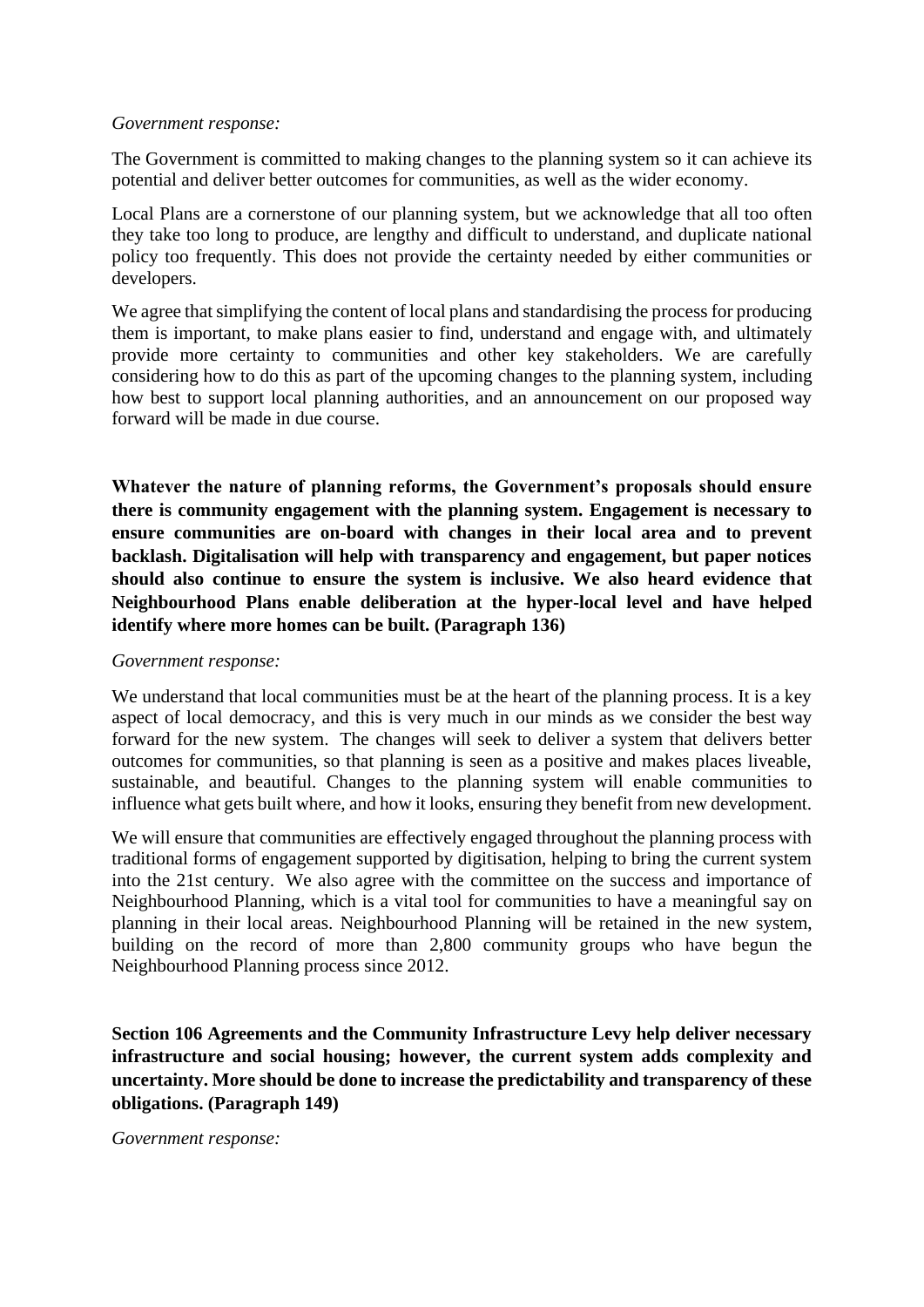The Government recognises that the current system of developer contributions can sometimes be complex and costly to agree and can delay development as a result. However, 24,487 affordable homes were completed via Section 106 agreements in  $2020-21^5$ , which represents just under half of the total amount affordable housing delivered the same year. In 2019-20, prior to disruptions caused by COVID-19, 29,974 affordable homes were completed through  $s106$  agreements<sup>6</sup>.

In 2019 we introduced new reporting requirements for local authorities. Every local authority that charges CIL or receives funding or in-kind contributions from Section 106 agreements, must now produce an Infrastructure Funding Statement (IFS). An IFS provides information on all new development activity in the reporting year, as well as unspent money from previous years. IFS data is published publicly to provide clarity and transparency on the funding that local authorities are acquiring and how they are spending it. Providing such data reduces doubt and gives authorities the opportunity to explain how they are delivering on projects which will benefit the local community.

To address weaknesses in the existing system of developer contributions, the government is proposing to replace it with a new Infrastructure Levy, which will seek to deliver at least as much affordable housing. We are considering the details of this model, but it would also aim to reduce complexity and uncertainty and enhance the transparency of developer contributions.

**Any new system to replace Section 106 Agreements and the Community Infrastructure Levy should provide safeguards to ensure that the resources raised are spent on the delivery of affordable homes or necessary infrastructure early on in the development and are tied to identified needs. We are concerned that the new Infrastructure Levy could have some of the same disadvantages as the Community Infrastructure Levy. (Paragraph 150)**

## *Government response:*

The Government is exploring the introduction of a new Infrastructure Levy, which will replace section 106 planning obligations and the Community Infrastructure Levy.

Maintaining the delivery of affordable housing is essential, and under the approach we are considering, the Levy would aim to deliver at least as much, if not more, value and onsite affordable housing as is currently collected. Because the Levy would be based on final sales values, more land value uplift could be captured for communities and public good, providing greater revenue for local authorities to fund more affordable and social housing.

To better support the timely delivery of infrastructure, local authorities would be allowed to borrow against Infrastructure Levy revenues so that they could forward fund such infrastructure. Proceeds from the Levy would continue to be collected and spent locally, and will provide greater flexibility for local authorities in how they are spent.

<sup>5</sup>[https://assets.publishing.service.gov.uk/government/uploads/system/uploads/attachment\\_data/file/940517/](https://assets.publishing.service.gov.uk/government/uploads/system/uploads/attachment_data/file/940517/AHS_2019-20.pdf) [AHS\\_2019-20.pdf](https://assets.publishing.service.gov.uk/government/uploads/system/uploads/attachment_data/file/940517/AHS_2019-20.pdf)

<sup>6</sup>[https://assets.publishing.service.gov.uk/government/uploads/system/uploads/attachment\\_data/file/940517/](https://assets.publishing.service.gov.uk/government/uploads/system/uploads/attachment_data/file/940517/AHS_2019-20.pdf) [AHS\\_2019-20.pdf](https://assets.publishing.service.gov.uk/government/uploads/system/uploads/attachment_data/file/940517/AHS_2019-20.pdf)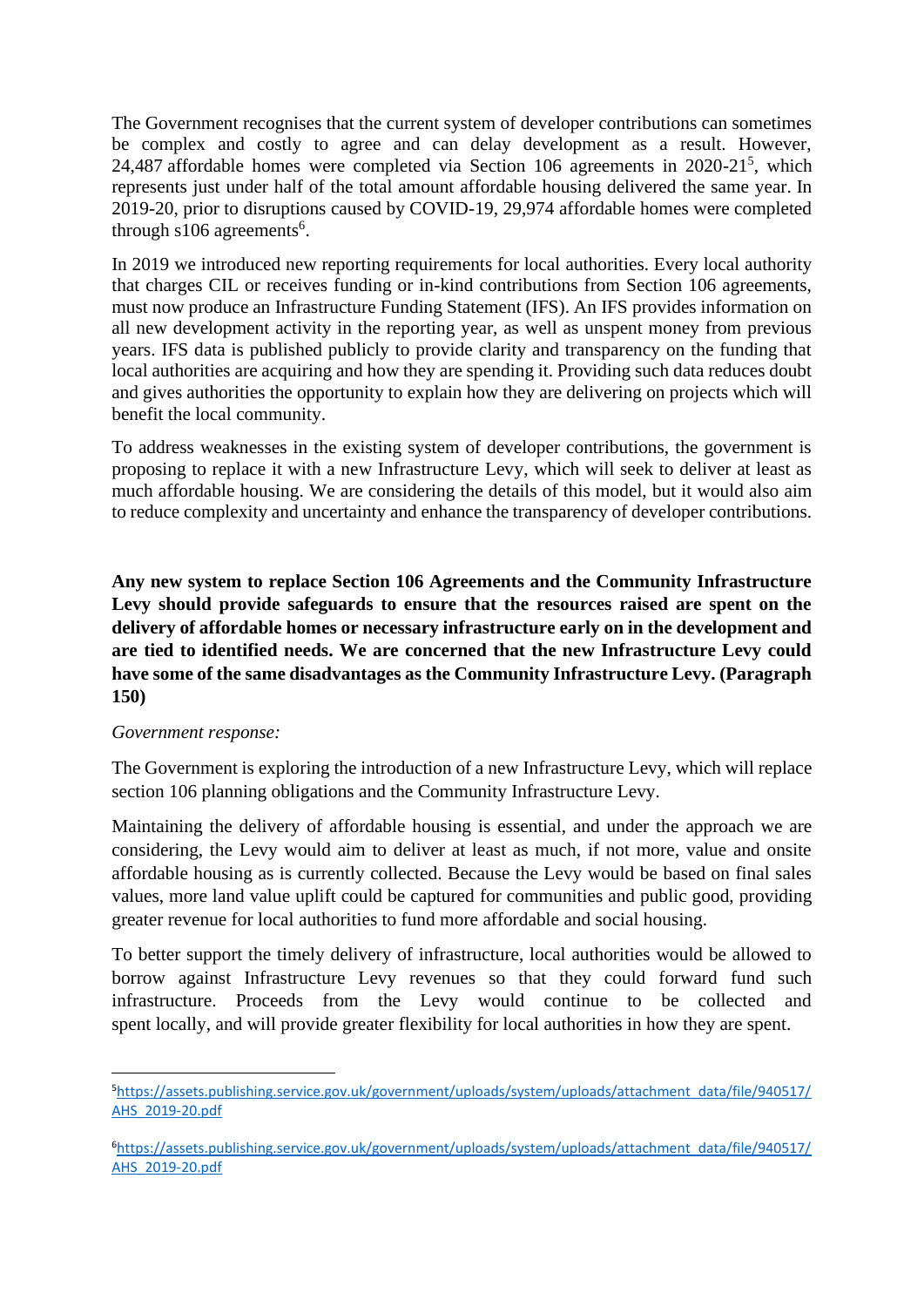In addition, in the model we are considering, the Levy would be non-negotiable, reducing the delays and uncertainty that section 106 planning obligations can be subject to. With greater certainty around costs, and the ability to factor expenditure into the price paid for land, this should mean that affordable housing and infrastructure delivery is improved.

**Residential development on land around railway stations close to major cities would help meet housing demand. The Government should consider pilot schemes to facilitate this development. This would include releasing some Green Belt or agricultural land for development, any release of Green Belt land could be offset through land swaps. (Paragraph 158)**

#### *Government response:*

The Green Belt is an important part of preventing urban sprawl and ensuring our towns and cities grow sustainably across the country. The Government is firmly committed to protecting and enhancing the Green Belt for this sole purpose and there are strong protections outlined in national planning policy, which will remain in place. We are committed to building the homes that this country needs but appropriate planning measures must be in place to ensure development takes place in a sustainable way.

These protections involve a test for 'exceptional circumstances' where the boundary of Green Belt land can only be changed if a local authority can show every other option has been explored for development in the local plan process. This includes using brownfield as much as possible. A further test for 'very special circumstances' is also in place for any planning application in the Green Belt where most types of new buildings are inappropriate in the Green Belt and refused planning permissions, as determined by the local authority.

Further support for urban authorities to meet demand for housing is provided through our significant investment in the regeneration of brownfield land – helping to relieve pressures on Green Belt land. To support the take-up of brownfield, the Chancellor announced a further £300 million of locally-led grant funding for Mayoral Combined Authorities and local authorities to unlock smaller brownfield sites for housing.

**We are concerned about the quality of homes delivered under the permitted development rights regime for conversions from office to residential properties. The Government has recently taken steps to impose minimum standards for conversions. If these steps do not lead to improved outcomes, the Government should not hesitate to introduce stricter rules. (Paragraph 162)** 

#### *Government response:*

We share the Committee's view that all homes delivered, whatever the route to planning permission, should be of good quality. To help ensure that the homes delivered under permitted development rights are quality homes we have legislated to require that all new homes must, as a minimum, meet the Nationally Described Space Standards. All homes must in addition provide adequate natural light in all habitable rooms.

As we have demonstrated, we continue to keep permitted development rights under review.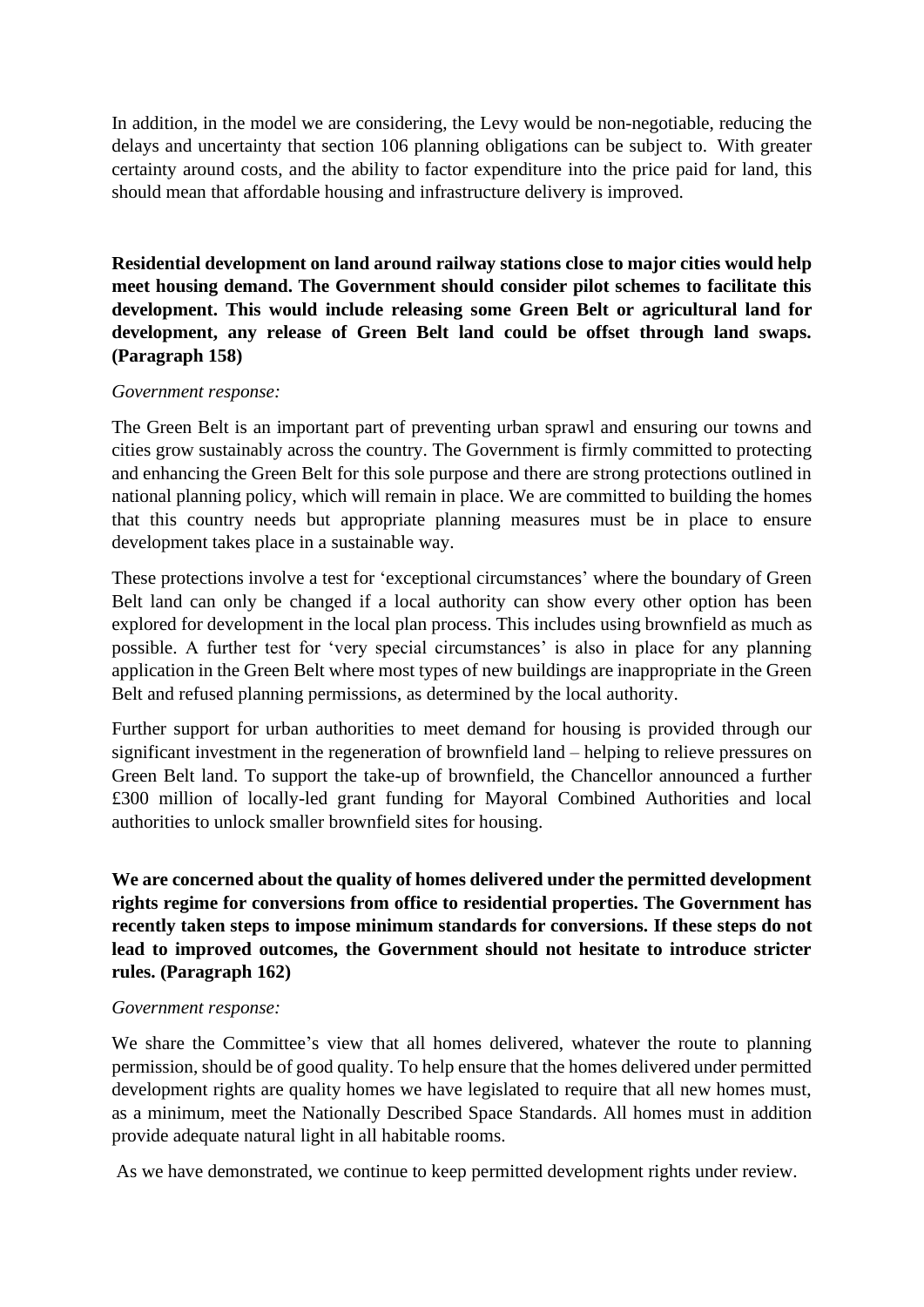## **5. Local planning authorities**

**There is an evolving crisis: local planning authorities do not have sufficient financial resources, and in many cases do not have the skilled personnel, to deliver a quality service in a reasonable timeframe. The Government needs to increase resourcing for local planning authorities consistently and for the long term. Additional resources should be targeted at improving local plan-making and processing planning applications more quickly. This should include through increasing planning fees to help cover the costs of the system. (Paragraph 168)**

### *Government response:*

We agree that it is vital that we have well-resourced, efficient, and effective planning departments, capable of providing a planning service that both local people and applicants expect. Planning application fees provide essential income for local planning authorities to be able to deliver this service. We are exploring options to increase planning fees to ensure that local planning authorities are properly resourced to improve the speed and quality of their decisions.

We have also committed to developing a comprehensive resources and skills strategy for the planning sector to support the implementation of our changes to the planning system. This will make sure local authorities are equipped to deliver places people can be proud of, and have the skills needed for successful delivery. The settlement reached at the Autumn 2021 budget will enable us to make the upfront investment in skills and capability required, and further detail will be shared in due course.

**We heard evidence of the limited options available for local authorities to encourage developers to build homes on sites more quickly when they have planning permission. To address this problem, the Government must give local planning authorities better tools to encourage build out, particularly on large strategic sites. We note proposals to increase local planning authorities' leverage, including setting a three-year time limit, and encourage the Government to consider this option. (Paragraph 182)**

## *Government response:*

The issue of slow build out has been raised repeatedly by stakeholders. We agree there are instances where delays in starting or progressing sites may be avoidable and the Government wants to empower authorities with the tools to respond to such cases. Consequently, we are exploring options to support faster build out as part of the wider package of proposed changes to the planning system.

**We heard that the 35% uplift in housing targets in the 20 largest urban areas has affected the delivery of local plans and risks backlash from local communities. The Government should consider options to update the calculation of housing targets as soon as possible, to provide certainty to councils. (Paragraph 175)**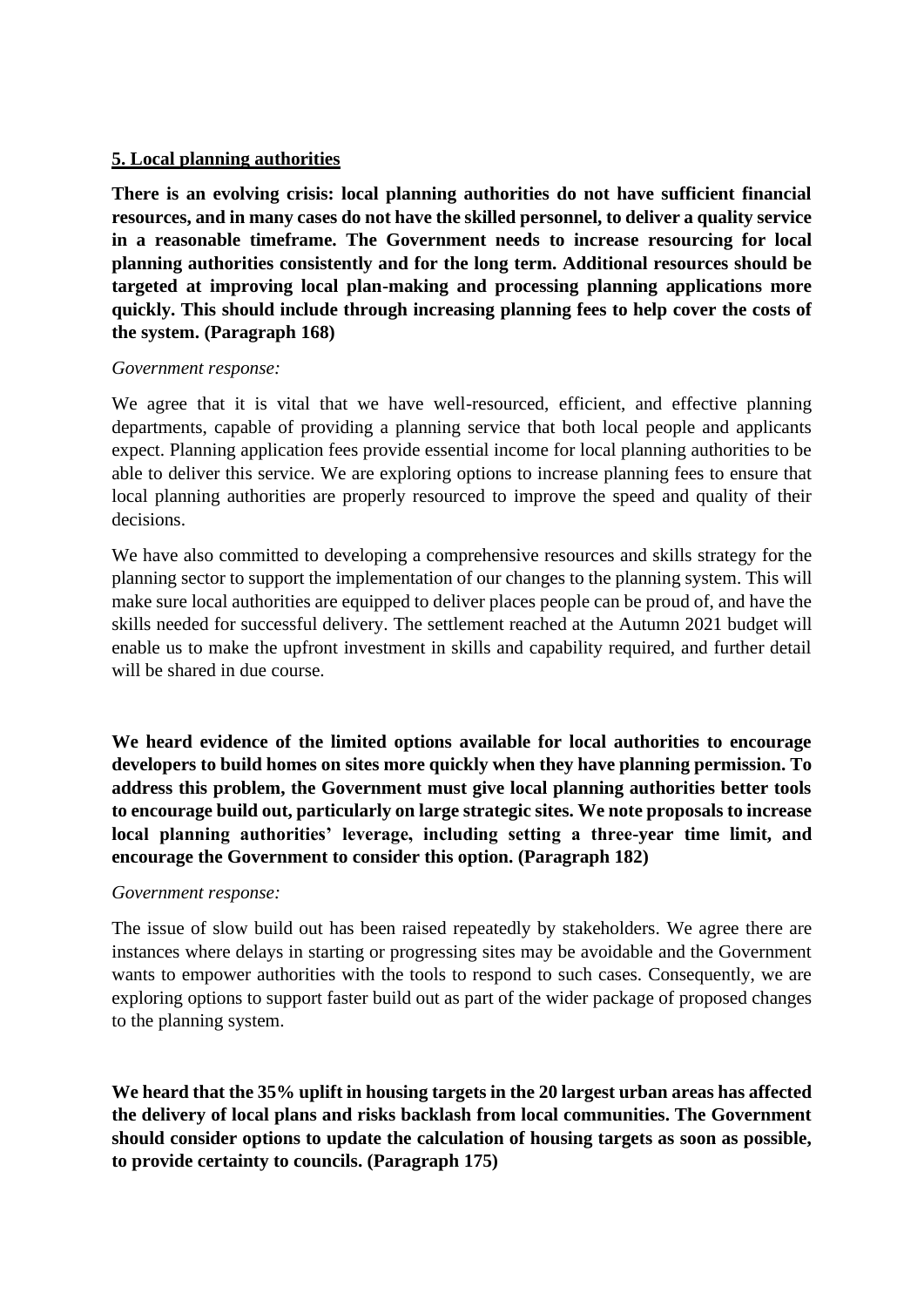#### *Government response:*

To support working towards our ambition to deliver 300,000 homes per year, in December 2020 we changed the standard method for assessing local housing need to increase need by 35% in our 20 most populated urban areas. This was to maximise use of existing infrastructure and to support development that reduces the need for high-carbon travel. The uplift in need within our biggest cities and urban centres in England also supports our wider objectives of regenerating brownfield sites, renewal and levelling up. The standard method achieves the balance between our objectives whilst also providing certainty and stability during a period of economic uncertainty. The standard method is only the starting point in the process of planning for new homes. Local authorities will still need to consider the constraints they face locally before determining their housing requirement.

As with all policies we will monitor the impact of the new standard method, particularly as the impact of changes to the way we live and work and levelling up become clear.

## **6. Skills**

# **Official figures for the construction industry should include those employed in factories related to construction. This would more accurately reflect productivity levels in the industry, particularly as the sector moves towards modern methods of construction. (Paragraph 186)**

### *Government response:*

Construction is defined according to the UK Standard Industrial Classification 2007 (SIC 2007). Under SIC 2007, construction can be broken down into three divisions: Construction of buildings; Civil engineering and Specialised construction activities, with each of these divisions containing further detailed breakdowns. Further detail on the SIC hierarchy can be seen in our interactive hierarchy.

Statistics of the number of jobs in Construction are published by the Office for National Statistics (ONS). Short-term estimates are taken from the quarterly Workforce job series<sup>7</sup> which covers both employee and self-employed jobs. The latest Workforce Jobs estimates for September show that there were 2.225 million jobs within the Construction industry.

Recently ONS has also updated its analysis of productivity in the construction industry<sup>8</sup>, which for the first time included analysis of architectural and engineering services, even though this is not formally classified within construction in SIC 2007. This was to reflect the close relationship in activities in these two areas.

The latest construction statistics (drawn from the ONS construction statistics) are in the table below. The most relevant to modern methods of construction will be the figures relating to

<sup>7</sup>[https://www.ons.gov.uk/employmentandlabourmarket/peopleinwork/employmentandemployeetypes/datas](https://www.ons.gov.uk/employmentandlabourmarket/peopleinwork/employmentandemployeetypes/datasets/workforcejobsbyindustryjobs02) [ets/workforcejobsbyindustryjobs02](https://www.ons.gov.uk/employmentandlabourmarket/peopleinwork/employmentandemployeetypes/datasets/workforcejobsbyindustryjobs02)

<sup>8</sup>[https://www.ons.gov.uk/economy/economicoutputandproductivity/productivitymeasures/articles/productivi](https://www.ons.gov.uk/economy/economicoutputandproductivity/productivitymeasures/articles/productivityintheconstructionindustryuk2021/2021-10-19#understanding-construction-productivity) [tyintheconstructionindustryuk2021/2021-10-19#understanding-construction-productivity](https://www.ons.gov.uk/economy/economicoutputandproductivity/productivitymeasures/articles/productivityintheconstructionindustryuk2021/2021-10-19#understanding-construction-productivity)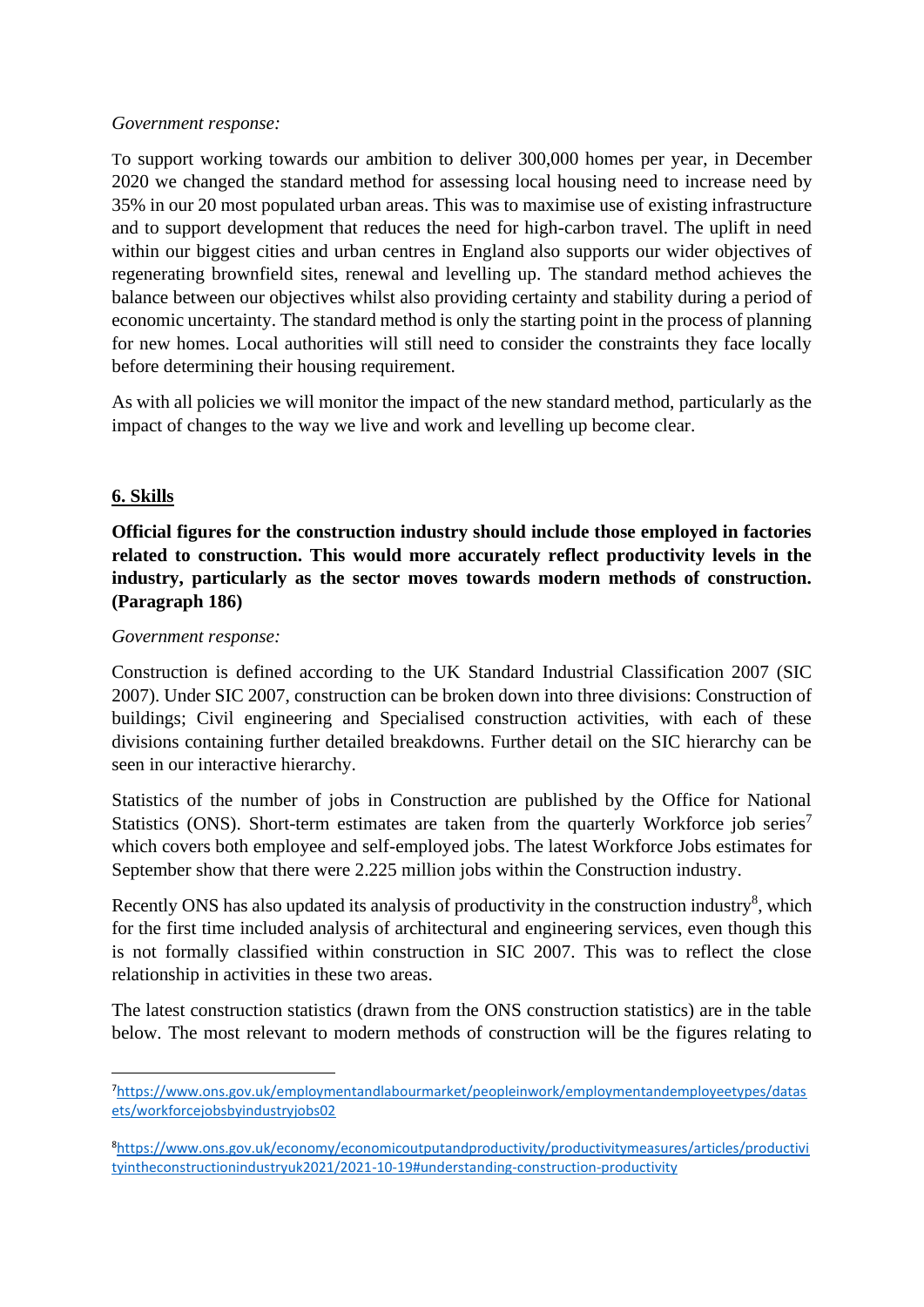Construction Products Manufacturing. The Government does not have any more detailed figures for this element of the construction sector and how many firms and employees represent manufacture relating to modern methods of construction.

| <b>Construction Products Manufacturing</b> | 324,000 employees                                 |
|--------------------------------------------|---------------------------------------------------|
|                                            | 21,280 firms                                      |
| <b>Contracting</b>                         | 1.6m employees plus 813,000 self-employed workers |
|                                            | 350,000 firms                                     |
| Services related to construction           | 358,000 employees                                 |
|                                            | 38,000 firms                                      |

It should be noted that moving production activities that are currently undertaken in factories from one industry, such as manufacturing, to another could make a small difference to productivity estimates for the construction industry but have a larger impact on manufacturing productivity estimates. The degree to which it affects each industry would be dependent on the weight of those particular firms to the overall industry to/from which they moved.

**The Construction Industry Training Board has not addressed construction skills shortages in an effective manner over many years. Reform is needed to address this issue. The Government should consider how the Construction Industry Training Board can upgrade its training offer for construction professionals. Failure to recruit and train the skills required to build new homes should cause the Government to consider potential alternative models for a national construction careers body. (Paragraph 193)**

## *Government response:*

The Government always seeks to ensure that the CITB is representative of the industry it supports. The review of ITBs in 2017 confirmed that there remains an ongoing need for a central skills body. It also recommended that the CITB should make stronger efforts to address the skills gap and market failure within the industry, this included the requirement for the CITB to lead on emerging needs such as supporting the Government's ambitions for housing.

Following the review, CITB's implementation of its three-year transformation process, Vision 2020, has helped in making it a more focused and agile partner to industry. As a result of the initiative, CITB has implemented new governance structures to place industry voices at the heart of decision making, launched new funding systems to allow employers to have easier access to support and moved to an investment model based on strategic commissioning, such as Onsite Hubs, moving the focus from direct delivery alone. Vision 2020 has enabled the CITB to take a more guiding role, facilitating employers to receive funding, support, and better value for the Levy.

As well as ongoing research to identify the skills needed to support modernisation of industry, CITB has focused efforts on providing targeted support in four main areas, two of which are mainly focused on immediate challenges, Bricklayers and Dry Liners and two on emerging ones, Rainscreen Cladding and Retrofit (Insulation). A pilot Bricklaying Traineeship is currently taking place at Hartlepool College. CITB is also continuing to help develop Standards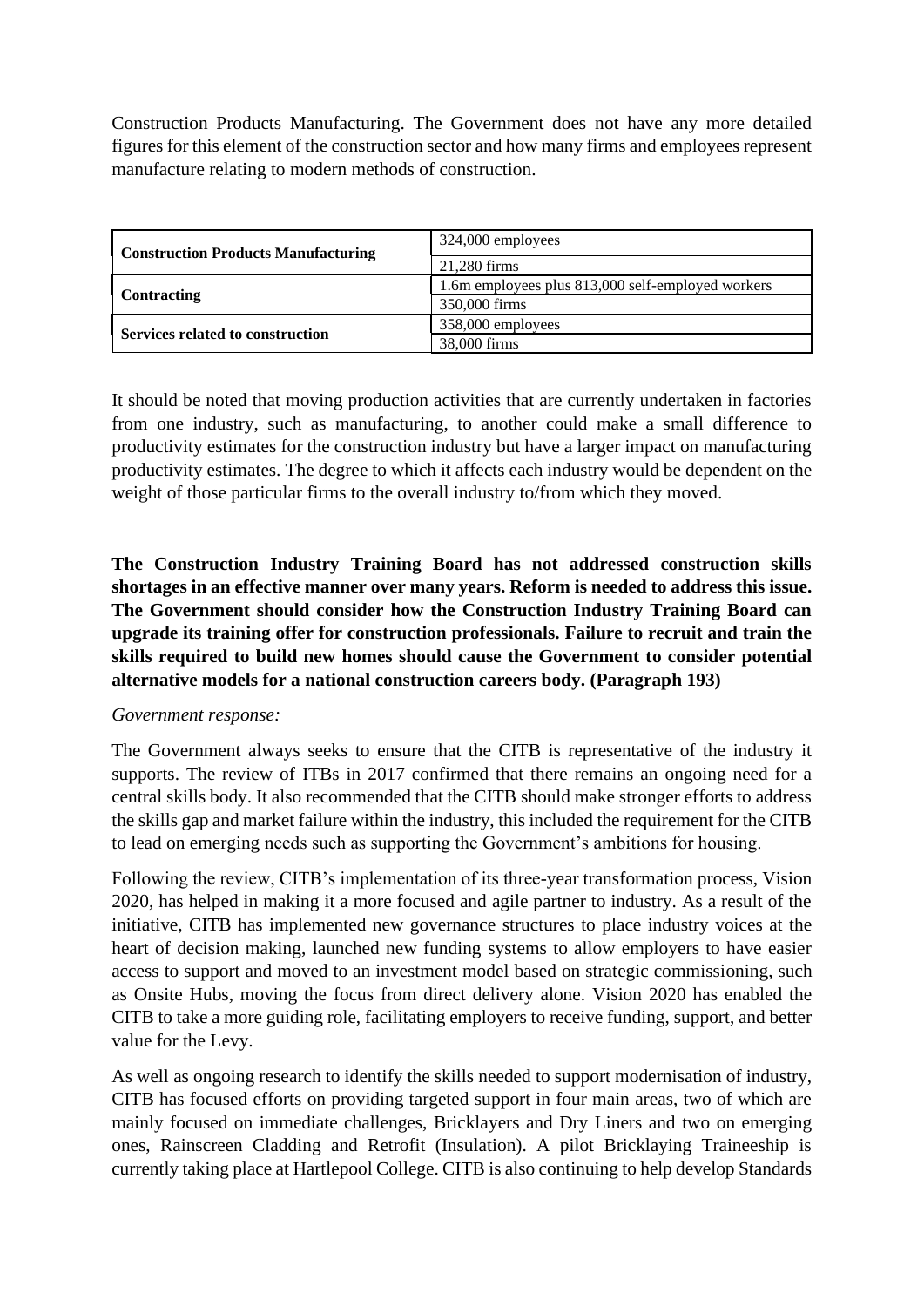for other Construction Traineeships, with Traineeships in Carpentry & Joinery, Plastering, Plant Operations, Civil Engineering Operations, Roofing, and Painting & Decorating to be piloted in this academic year.

CITB further continues to work closely with the Home Builders' Federation (HBF) and other Prescribed Organisations, to ensure that the industry has the skills it needs to build more homes. CITB will continue to engage with employers, trade bodies, and government to deliver this particular strand of its Strategic Plan and ensure it meets both industry's immediate skill needs, as well as those required to raise its performance in the longer term.

The Government does seek to evaluate the rationale for, and the effectiveness of all Arm's Length Bodies through a programme of regular reviews. We are currently considering the appropriate time for the next ITB review and will seek the committee's views as part of the consultation process when this is launched.

The CITB has written to the Chair of the House of Lords Built Environment committee to address these concerns directly.

# **Diversity remains a major issue in construction trades, with only 4% of trades roles held by women. It will be essential to draw on a wider talent base to meet the demand for skills. (Paragraph 202)**

#### *Government response:*

The Government agrees that a diverse workforce is important across the economy, including the construction workforce. The Government continues to work to better understand the barriers and challenges faced by those least represented in the construction workforce. In addition, employers can diversify their workforce through apprenticeships which can help address the under-representation of women in some sectors such as construction. Our Apprenticeships Diversity Champions Network is championing gender representation amongst employers in industries where improvement is needed and includes a number of construction companies.

Apprenticeship standards are designed by employers, with support from the Institute of Apprenticeships and Technical Education. The Institute uses a gender-neutral language approach to ensure that standards are appealing to both women and men.

High-quality careers information, advice and guidance is vital. The national rollout of Careers Hubs, digital support, Careers Leader training and the Enterprise Adviser Network (EAN) to all secondary schools and colleges in England will continue to accelerate the progress of all schools and colleges towards achieving the Gatsby Benchmarks. This will mean that all young people are equipped to make informed career and learning decisions.

More broadly, we are helping to support a wider talent base through our programme of work on modern methods of construction (MMC). MMC utilises a mix of advanced manufacturing skills and entry-level assembly roles and will create new employment opportunities.

As set out in the Levelling Up White Paper we will introduce the In-Work Progression offer to help people on low incomes address barriers to better employment opportunities. The Department for Work and Pensions (DWP) will provide £1.3bn over the SR21 period to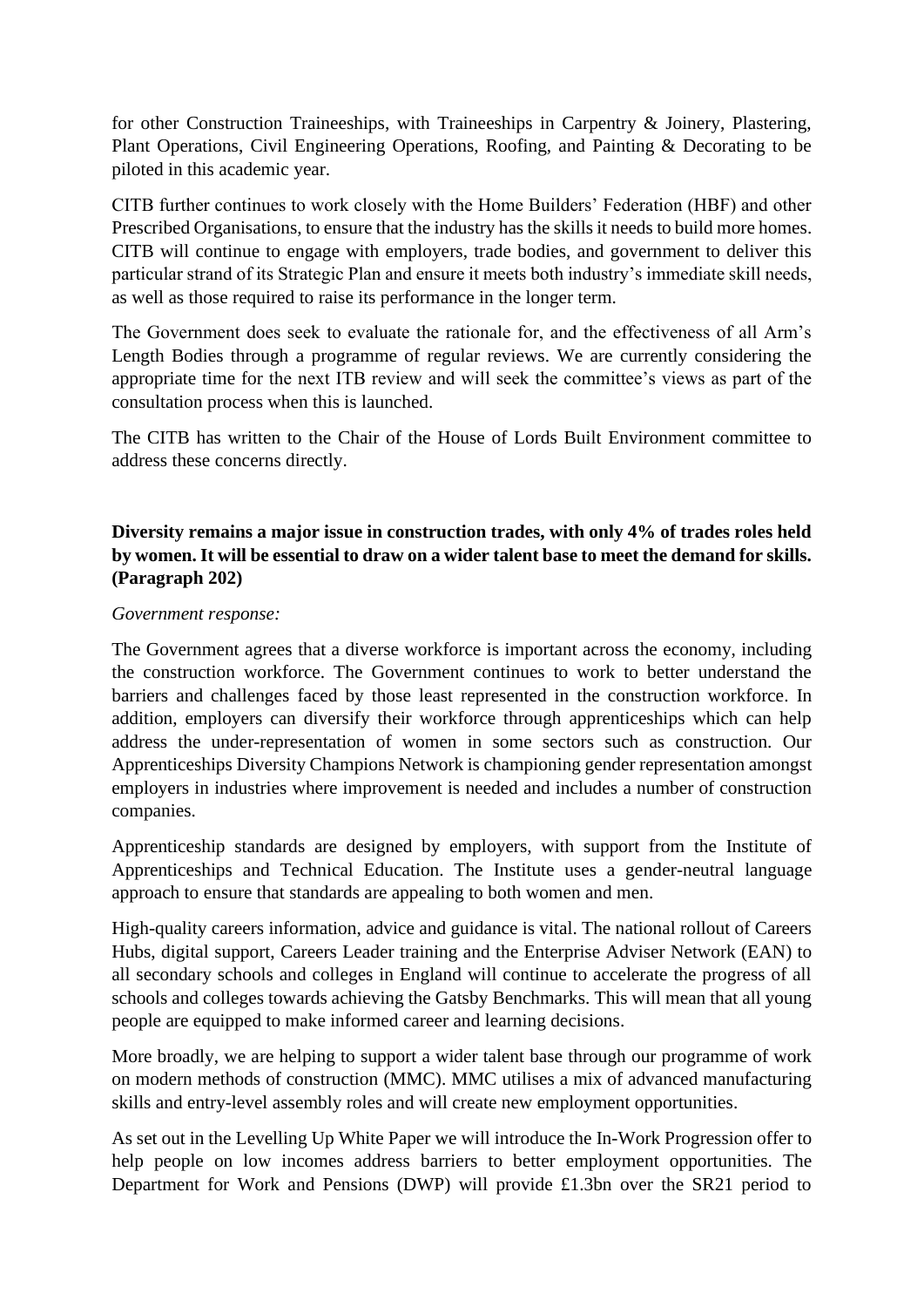provide employment support for disabled people and people with health conditions. This builds on the National Disability Strategy, Health and Disability Green Paper and Health is Everyone's Business consultation.

# **The Government should enable local planning departments to have access to flexible resources, where skills from the private sector and other specialist areas are brought on for specific large sites. (Paragraph 209)**

### *Government response:*

We agree that local planning authorities, and the wider planning sector, must have the right skills and capabilities to make creative decision and drive forward ambitious proposals. We recognise that there are some local planning authorities with particularly complex challenges that need additional external support to address their skills and resourcing issues, and the skills strategy which we have committed to will support the implementation of changes at the local level.

# **Apprenticeships are vital to many built environment sectors and help develop talent for the future. The number of apprenticeships has fallen consistently since the Apprenticeship Levy's introduction. We urge the Government to review the Apprenticeship Levy. (Paragraph 218)**

### *Government response:*

We continue to keep the apprenticeships programme under review but have no plans to review the apprenticeships levy. The levy is an important part of our changes to the planning system and supports employers to make long term investment in high-quality apprenticeship training.

Government is increasing funding for apprenticeships to £2.7 billion by 2024-25<sup>9</sup>. This funding will continue to support apprenticeships in non-levy employers, often SMEs, where government will continue to meet 95% of apprenticeship training costs.

We are continuing to make improvements to support apprentices and employers to gain high quality skills. These include support for more flexible apprenticeship training models, such as flexi-job apprenticeships, and an easier transfers system to support SMEs.

Employers in the construction sector have developed 94 high-quality apprenticeship standards in the sector, including in modern methods of construction, such as construction assembly and installation operative<sup>10</sup>. Latest available industry sector data shows there were  $24,260$ apprenticeship starts in the construction sector in the  $2019/20$  academic year<sup>11</sup>.

<sup>9</sup> <https://www.gov.uk/government/publications/autumn-budget-and-spending-review-2021-documents>

<sup>10</sup> [https://www.instituteforapprenticeships.org/apprenticeship-standards/?](https://www.instituteforapprenticeships.org/apprenticeship-standards/)

<sup>11</sup> [https://explore-education-statistics.service.gov.uk/data-tables/fast-track/323c4c9d-ac77-4070-a466](https://explore-education-statistics.service.gov.uk/data-tables/fast-track/323c4c9d-ac77-4070-a466-ab73b89fb7ab) [ab73b89fb7ab](https://explore-education-statistics.service.gov.uk/data-tables/fast-track/323c4c9d-ac77-4070-a466-ab73b89fb7ab)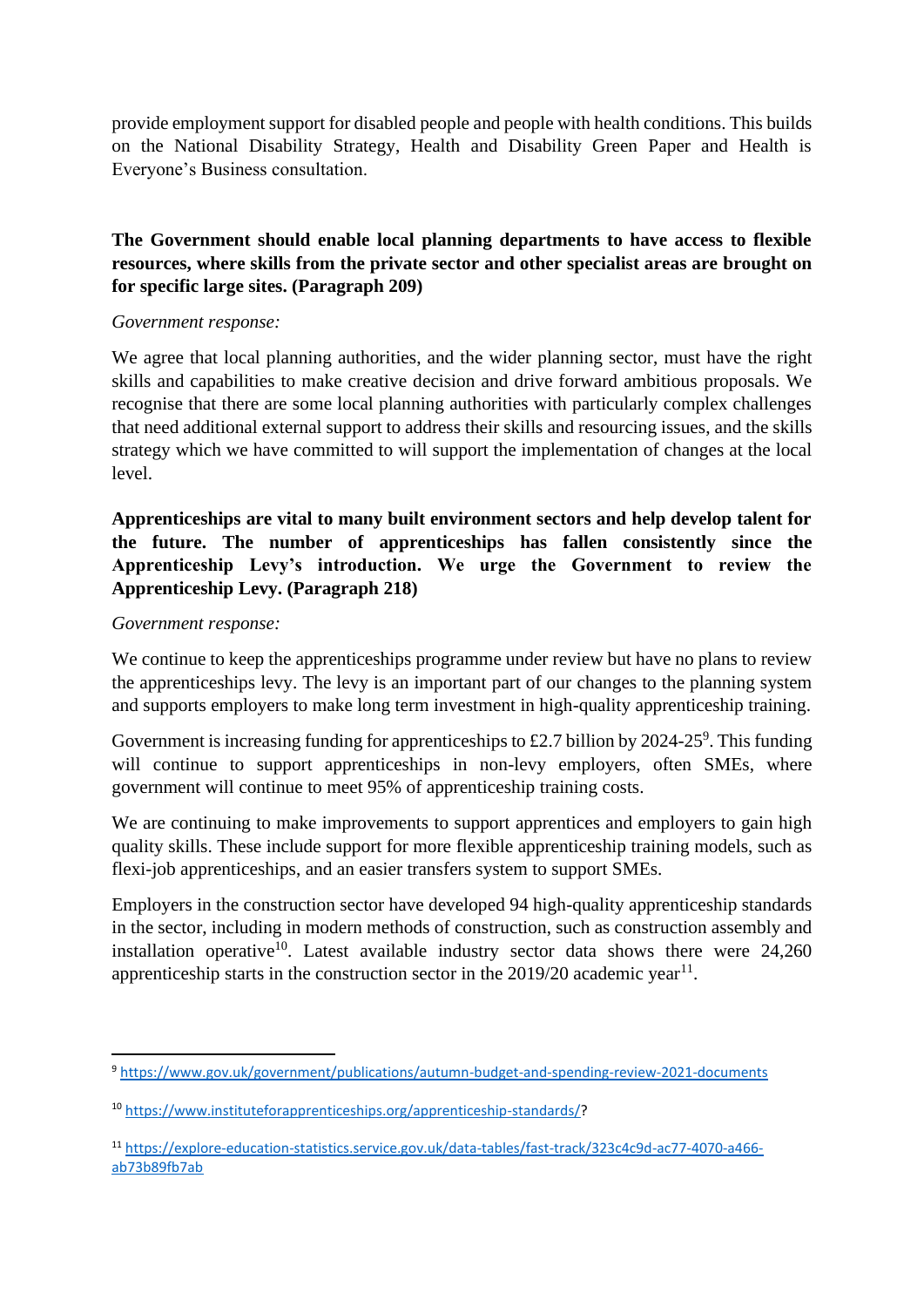To support employers build back better from the pandemic, Government introduced incentive payments of up to £3,000 for employers hiring new apprentices between 1 August 2020 and 31 January 2021. Over 161,000 apprentices have been supported through the scheme<sup>12</sup>.

The Government is working in partnership with industry through the Construction Skills Delivery Group to ensure that the wider skills offer meets the needs of employers in the sector, including SMEs. In January 2021, a roundtable was held with employers in the house building sector to discuss apprentice recruitment, the transfer of levy funds, and development of skills for the current and future workforce.

In addition to apprenticeships, employers in the construction sector can access government funded skills provision through skills bootcamps, our free Level 3 qualification offer, T Levels and traineeships. Traineeships can help prepare young people for apprenticeships; we have worked with the construction sector to develop the first-ever occupational traineeships in bricklaying<sup>13</sup>. Further traineeships under development include carpentry and joinery, plastering, and painting and decorating.

# **Introduction through technical qualifications at the age of 16 is too late to capture young peoples' interest in the built environment. The Government should ensure wider and earlier engagement with built environment sectors across the curriculum, by introducing modules before and at GCSE level. (Paragraph 222)**

### *Government response:*

We are grateful that the Built Environment Committee recognises the value of T Levels and, in particular, those in Construction. T Levels are a key pillar of our strategy to improve the quality and prestige of technical education. These two-year courses have been developed in collaboration with employers and businesses so that the content meets the needs of industry and prepares students for work. T Levels are based on the same standards as apprenticeships and, as such, will develop the skills that employers need. They will also allow students to progress into higher-level technical study including higher-level apprenticeships and degree courses in subjects relevant to their T Level. We are working closely with construction sector bodies such as the Construction Leadership Council and the Construction Industry Training Board to increase awareness of T Levels and identify the roles students could progress onto following successful completion of the course.

The overall aim of our technical education reforms is to streamline the current system, by addressing the problem of the bewildering choice of qualifications for young people and ensuring that there is a clear line of sight between the qualification and their intended job role. However, we are not withdrawing funding from all BTECs. Students will continue to be able

<sup>12</sup> <https://explore-education-statistics.service.gov.uk/find-statistics/apprenticeships-and-traineeships/2020-21>

<sup>13</sup> [https://www.citb.co.uk/about-citb/news-events-and-blogs/uk-s-first-occupational-traineeship-for](https://www.citb.co.uk/about-citb/news-events-and-blogs/uk-s-first-occupational-traineeship-for-construction-begins-at-hartlepool-college/#:~:text=A%20new%20generation%20of%20traineeship,on%2Dthe%2Djob%20experience)[construction-begins-at-hartlepool-](https://www.citb.co.uk/about-citb/news-events-and-blogs/uk-s-first-occupational-traineeship-for-construction-begins-at-hartlepool-college/#:~:text=A%20new%20generation%20of%20traineeship,on%2Dthe%2Djob%20experience)

[college/#:~:text=A%20new%20generation%20of%20traineeship,on%2Dthe%2Djob%20experience.](https://www.citb.co.uk/about-citb/news-events-and-blogs/uk-s-first-occupational-traineeship-for-construction-begins-at-hartlepool-college/#:~:text=A%20new%20generation%20of%20traineeship,on%2Dthe%2Djob%20experience)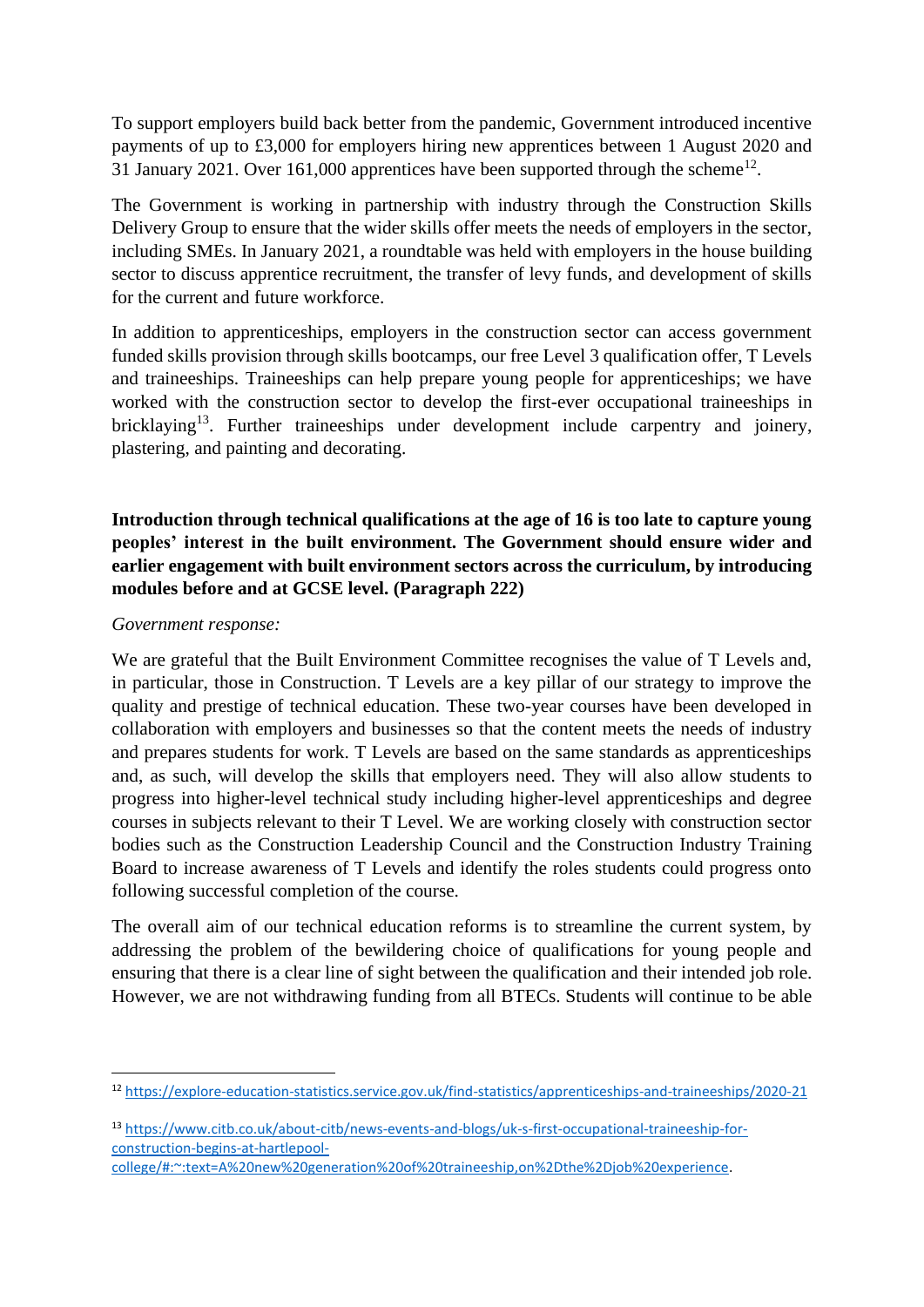to take qualifications similar to current applied generals alongside A levels as part of a mixed programmes where they are high quality and support progression to Higher Education.

As set out in the Post-16 Skills Plan, we believe that technical education should build upon the broad and balanced curriculum that all pupils study up to the age of 16. This grounding in the core academic subjects provides students with a strong basis on which to make choices about post-16 study and to succeed in those choices. However, we agree with the Committee that some students aged 14-16 will benefit from taking more practical and technical qualifications alongside their GCSEs, which is why we introduced Technical Awards in 2014. These qualifications offer an opportunity to gain skills and knowledge not usually acquired through GCSEs and include subjects designed to encourage an interest in technical subjects such as engineering and technology, and others that develop practical skills such as brickwork or animal care, all of which are valuable as part of a general education. Technical Awards must meet strict quality requirements and we have recently reviewed these qualifications to ensure that they meet high standards. A combination of GCSEs and Technical Awards ensures that students keep their options open to follow any path post-16.

As set out in the 2021 Skills White Paper, we are continuing to roll out high quality careers infrastructure (including Careers Hubs and the Enterprise Adviser Network) to all secondary schools and colleges in England. This will continue to accelerate the progress of schools and colleges towards achieving the Gatsby Benchmarks so that all young people are equipped to make informed career and learning decisions. This includes supporting schools and colleges to link curriculum to careers across a wide range of sectors and ensure that all young people have access to inspiring encounters with the world of work- including work placements, work experience and other employer-based activities.

Schools play an important role in ensuring students understand the full range of options available to them post-16 to help them take the next step towards a longer-term careerincluding technical qualifications and apprenticeships. A provider access law, introduced in January 2018, requires all maintained schools and academies to publish a policy statement setting out opportunities for providers of technical education and apprenticeships to visit schools to talk to all year 8-13 pupils, and to make sure the statement is followed, in order to help increase take-up of these options.

# **7. Quality and design**

**Local planning departments are severely underequipped in terms of design resources. Increased flexible resourcing for local planning authorities should include design skills. (Paragraph 234)**

## *Government response:*

We believe that design skills are essential for creating well-designed places and communities. Making sure local authorities, and the wider planning sector, have the right capabilities to implement any changes to the planning system successfully is critical. We have committed to developing a comprehensive resources and skills strategy to support the implementation of our changes, making sure the planning sector equipped to deliver places people can be proud of, and have the skills needed for successful delivery.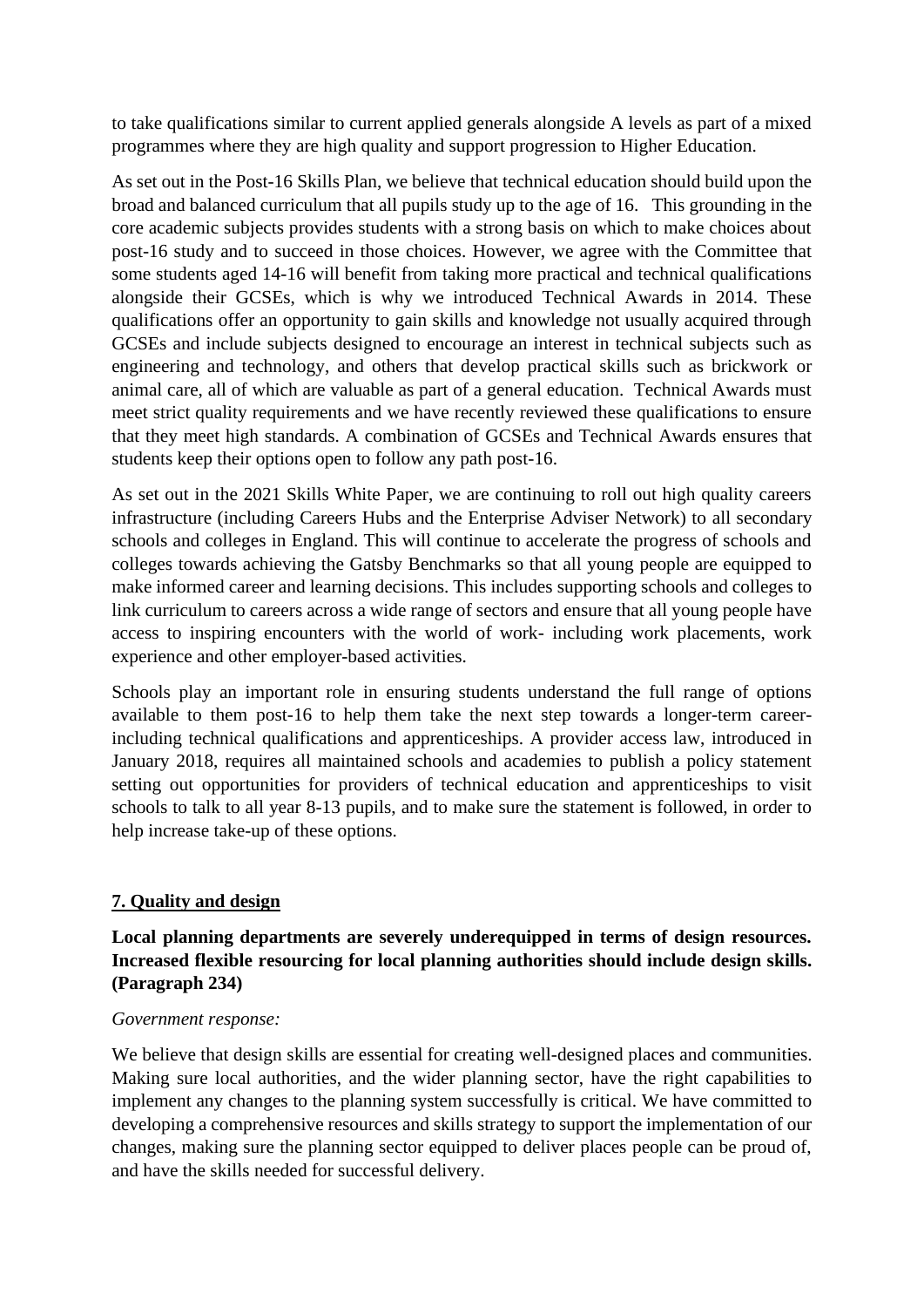We want to ensure that local authority planning departments have the right support to set standards around design in consultation with local communities and produce local design codes. Our work with the design code pathfinders will help us to understand the level of support local authorities will need to produce local design codes.

## **The Government should establish a clear implementation timetable for the Future Homes Standard. Where possible, the number of homes built to the Future Homes Standard should be maximised. (Paragraph 240)**

#### *Government response:*

The Government has set out a clear implementation timeline for the Future Homes Standard. An uplift to the Building Regulations was implemented in December 2021, which will come into force in June 2022. A full technical consultation on the Future Homes Standard is planned for spring 2023, in advance of the necessary legislation being introduced in 2024 and implementation in 2025.

The 2021 uplift to the Building Regulations delivers a meaningful reduction in carbon emissions and provides a stepping-stone to the Future Homes Standard in 2025. Once the uplift comes into force, new homes will be expected to produce around 30% less CO2 emissions compared to the previous 2013 standards.

From 2025, the Future Homes Standard will ensure that new homes produce at least 75% fewer CO2 emissions than those built to the 2013 standards. These homes will be future-proofed with low carbon heating and high levels of energy efficiency. No further energy efficiency retrofit work will be necessary to enable them to become zero-carbon over time as the electricity grid continues to decarbonise.

Transitional arrangements are important as they provide all developers with certainty about the standards they are building to. As part of the December 2021 uplift to the Building Regulations, we introduced more stringent transitional arrangements that apply to individual homes rather than an entire development. The transitional period is one year. We have been clear that as many homes must be built to 2021 standards as quickly possible, not only to increase the number of low carbon, highly energy efficient homes and contribute to our net zero ambitions, but to help grow the supply chains and skills bases that will be necessary in order for industry to be ready to deliver the Future Homes Standard from 2025. As part of the full technical consultation on the Future Homes Standard, we will consider what transitional arrangements are appropriate for it. Monitoring the impact of the 2021 Part L uplift and the associated transitional arrangements will be a key consideration in that process.

We will continue to engage with industry to support successful implementation of the 2021 uplift and to develop an ambitious and achievable specification for the Future Homes Standard.

**We encourage the Government to promote local engagement with placemaking, including through the Office for Place. The Office for Place should help coordinate flexible resources for planning. (Paragraph 247)**

*Government response:*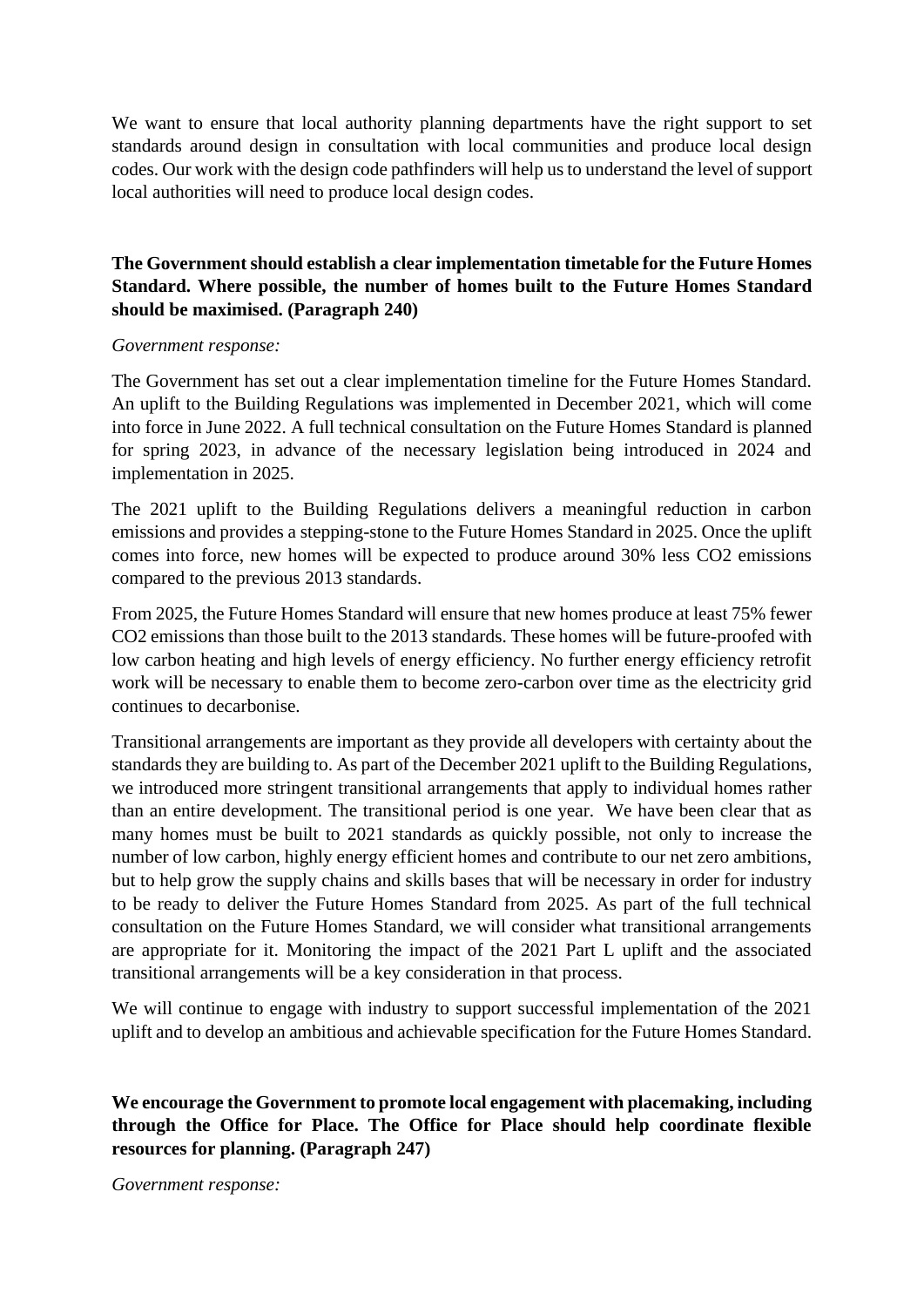The Government agrees that design policies should be developed with local communities, so they reflect local aspirations, and are grounded in an understanding and evaluation of each area's defining characteristics.

Planning practice guidance, such as the National Design Guide and National Model Design Code emphasise the importance of community engagement. The National Design Guide notes that communities can be involved in design processes through approaches such as co-design, design workshops and other engagement techniques, so that places and buildings reflect local community preferences. The form and approach for community engagement needs to be designed locally to best facilitate the needs of the community.

The Government has created an Office for Place, within the Department for Levelling Up, Housing and Communities, to pioneer design and beauty within the planning system. It will help communities turn their visions of beautiful design into local standards all new development should meet.

Last year the Office for Place worked with 14 local councils across England to test the application of the National Model Design Code, with a second phase of pathfinders planned for this year. Our work with the pathfinders will help us to understand the level of support local authorities will need to produce local design codes.

The planning system should enable communities to set clear expectations for design, and Ministers are carefully considering how any changes to the planning system can support the delivery of well-designed and beautiful places, shaped by communities and that communities can be proud of.

# **We commend the Government's plans for a New Homes Ombudsman to handle complaints from those who buy new homes. The New Homes Ombudsman's powers must be robust and adequately enforced. (Paragraph 253)**

#### *Government response:*

We welcome the Committee's support for the New Homes Ombudsman policy and agree with the Committee that the New Homes Ombudsman powers must be robust and enforceable. The Government is bringing forward provision for the New Homes Ombudsman scheme in the Building Safety Bill. The Bill includes provision so that the Secretary of State for Levelling Up, Housing and Communities may require developers to become and remain members of the New Homes Ombudsman scheme.

The scheme must make provision about the investigation and determination of complaints, including a requirement for the New Homes Ombudsman to require information from scheme members and to provide complainants whose complaints are determined to be well-founded with a form of redress set out in the legislation. The forms of redress include paying compensation and taking other action in the interests of the complainant.

The scheme may also investigate complaints relating to non-compliance with a code of practice approved or issued by the Secretary of State when determining complaints; and must include provision about how it will enforce determinations made by the New Homes Ombudsman, which may include provision for the expulsion of a member of the scheme.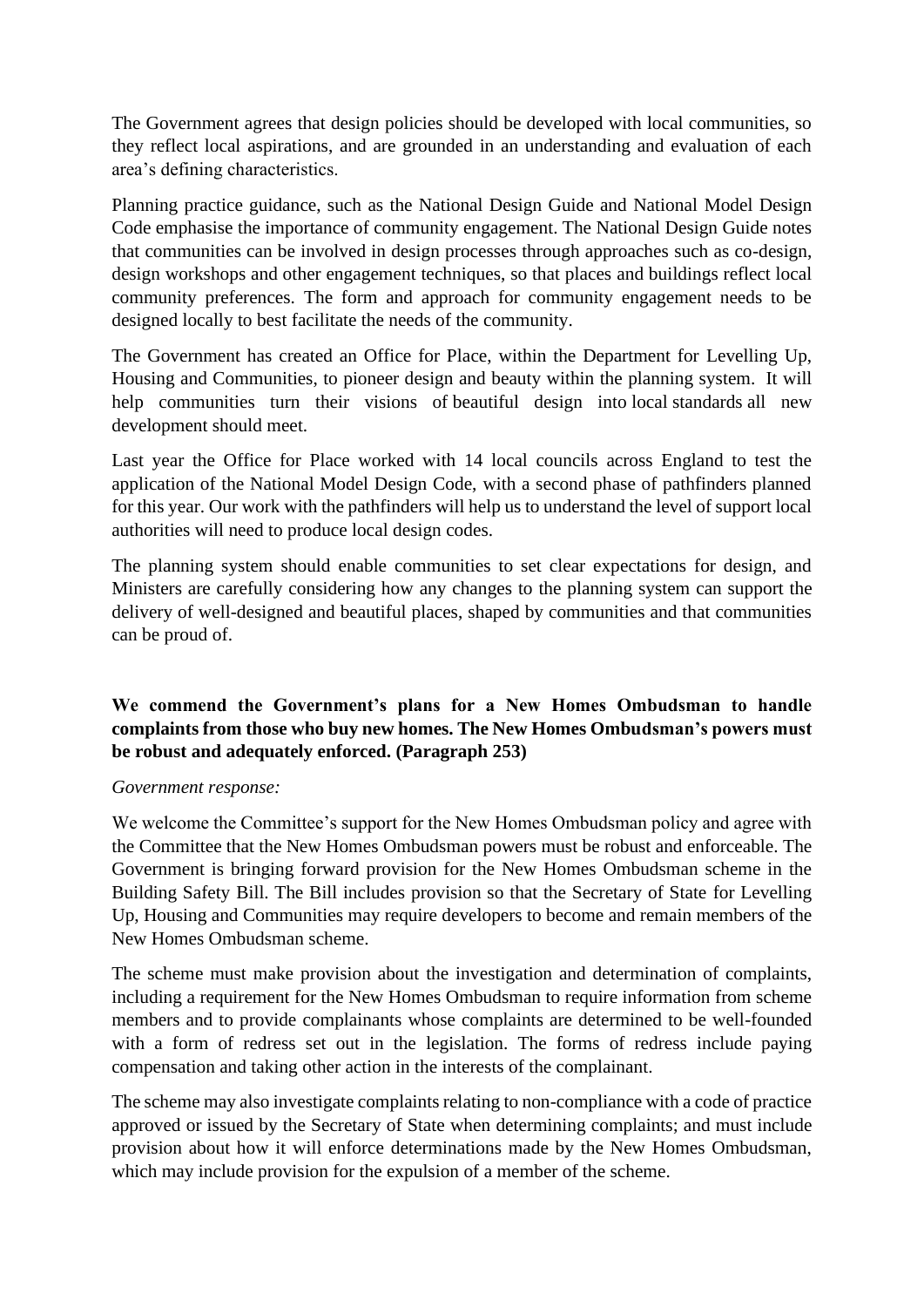There is provision in the Bill for an enforcement framework for the investigation of breaching requirements set out in regulations and for the implementation of civil sanctions in respect of any such breach.

# **MMC can help to deliver more new homes with a reduced number of defects. The Government and Homes England should help reassure consumers about the quality and safety benefits of MMC. (Paragraph 262)**

### *Government response:*

New technology and innovation have improved productivity, quality, and choice across a range of sectors and the Government wants to see the same happen in housing. We agree with the Committee that by embracing modern methods of construction, housebuilders can deliver good quality, energy efficient, new-build homes more quickly.

In order to achieve the benefits of an MMC sector working at scale, the Government is stimulating demand through our funding and land programmes. We are also working to address strategic barriers, notably the lack of component standardisation across the industry and the difficulties in obtaining product warranties, and therefore insurance and mortgages. This work will include work to provide assurance around the quality and safety of MMC.

Building regulations apply equally to homes built using MMC as those built using traditional methods. Developers are responsible for carrying out a full risk assessment of any construction project, including ensuring any new techniques are used correctly. Building under factory conditions has the potential to improve consistency of finishes and details, but the level of quality achieved of both on-site and off-site construction quality depends on what is designed, specified and constructed.

# Conclusion

**Evidence to our inquiry has shown how vital it is that that new homes are built to help meet housing demand. Building more homes will not address affordability pressures in the short term but is an essential first step to ensure that demand can be met in the long term. We heard that meeting future housing demand will require more homes of all kinds. (Paragraph 263)**

**To meet that challenge, the sector needs certainty and a clear direction from the Government about reforms to the planning system and more resources to address chronic delays. It is also very important to address skills shortages in the construction and planning sectors and to allocate additional land for homes. Only if all the challenges we have identified are addressed will it be possible to boost housing supply and affordability and meet the Government's targets in the years ahead. (Paragraph 264)**

The Government would like to thank the committee for their inquiry into meeting housing demand and for their insightful report.